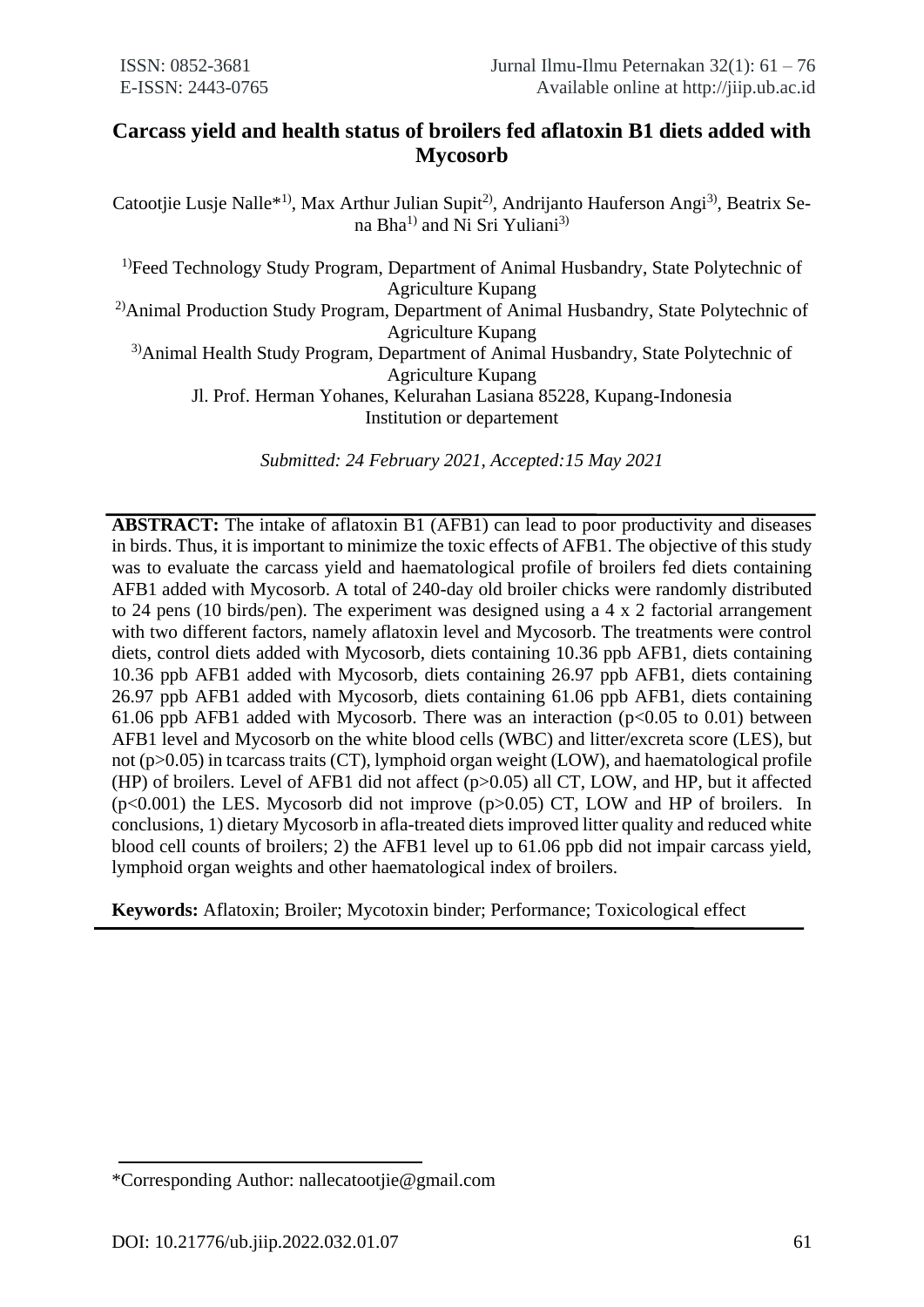## **INTRODUCTION**

Productivity of broilers is determined by several factors which are breeding, feeding and management. The quality and quantity of feed will support the optimum production and quality of broiler meat. One of the important factors in feed quality requirement is aflatoxin level. According to Fountain *et al.* (2015), aflatoxins are the secondary metabolite produced by fungi during the infection and growth of *Aspergillus flavus* and *Aspergillus parasiticus* in food and feed ingredients such as corn and peanuts. Iqbal *et al.* (2013) reported that the production of aflatoxin will occur when the moisture level is between 18% and 20%, water activity >0.82, a pH 3.0 to 8.5, and ambient temperature is between 12 and 40 °C with an optimum temperature for growth at 25 to 30 °C. In addition, the availability of nutrients such as carbohydrate, nitrogen, and minerals (i.e., phosphates, zinc) also involved in the production rate of aflatoxin. Aflatoxins are grouped into two types namely (blue) B and (green) G types based on ultraviolet under fluorosence (Benkerroum, 2020; Kumar, 2018; Alhousein and Gurbuz, 2015), these are called AFB or AFG respectively. Fouad *et al.* (2019) and Kumar *et al.* (2017) reported that AFB1 is the most common and hazardous aflatoxin.

The toxicity of aflatoxins varies according to the type of animal species and aflatoxin concentration in the diet. Among all avian species, growing ducklings, goslings, turkey poults and chicks are more susceptible to the aflatoxicosis (Valchev *et al.*, 2018) which are characterised by liver necrosis, haemorrhages, and proliferation of biliary duct epithelium. Published data showed that in most cases, the low level (< 100 ppb) of AFB1 did not cause a negative impact on growth performance and nutrient digestibility of broilers (Kurniasih and Prokoso, 2019; Yang *et al.* 2012). However, some reported that the low concentration (< 100 ppb) of AFB1 in the diets impaired productivity and nutrient digestibility of broilers (Saminathan *et al.* 2018; Liu *et al.* 2018; Wade *et al.* 2015; Resanovic and Sinovec 2006). The undigested nutrients will be modified by hind gut through fermentation process which results in changes in microbiota composition and reduced water absorption (Hermans *et al.,* 2006; Teirlynk *et al.,* 2011) leading to wet litter. Collet (2012) explained that the undigested nutrients will increase the output of water urinary. In a study by de Jong *et al.* (2014), they found that wet litter induced footpad dermatitis, resulted in dirty birds, hock burn, breast irritation and reduced carcass yield and carcass component parts of broilers. The incidence of hock burn and breast blister will reduce the carcass quality leading to a rejection for commercial purchase. In a review by Murugesan *et al.* (2015), it was reported that poor growth performance and carcass bruising were due to the aflatoxicosis of AFB1.

The harmfulness of aflatoxins in birds are also associated with the changes in morphology and histology of the digestive tract of birds, lymphoid organ weight, the profile of blood, lower egg production and quality, the presence of aflatoxin residue in the tissue, and death (Kurniasih and Prokoso, 2019; Sineque *et al.*2017; Galarsa-Seeber *et al.* 2016; Peng *et al.* 2015; Yang *et al.* 2012; Kumar and Balachandran, 2009; Resanovic and Sinovec, 2006). The toxicity of AFB1 can also cause a hepatocellular carcinoma which is the main form of liver cancer in human, rat, primate, and ducks (Benkerroum 2020; Cai *et al.* 2020; Wu and Santella, 2012; Marchese *et al.*, 2018). In a review by Marchese *et al.* (2018), the AFB1 also caused lung and intestinal cancer in human.

Efforts to prevent the contamination of fungus, or to cure or eliminate the negative impacts of aflatoxins have been conducted by previous researchers (Bhatti *et al.,* 2017; Nazarizdeh and Pourreza, 2019; Fowler *et al.* 2015; Moran *et al.,* 2013 El-Katcha *et al.,* 2017). Nowadays, it is easy to obtain commercial mycotoxin binders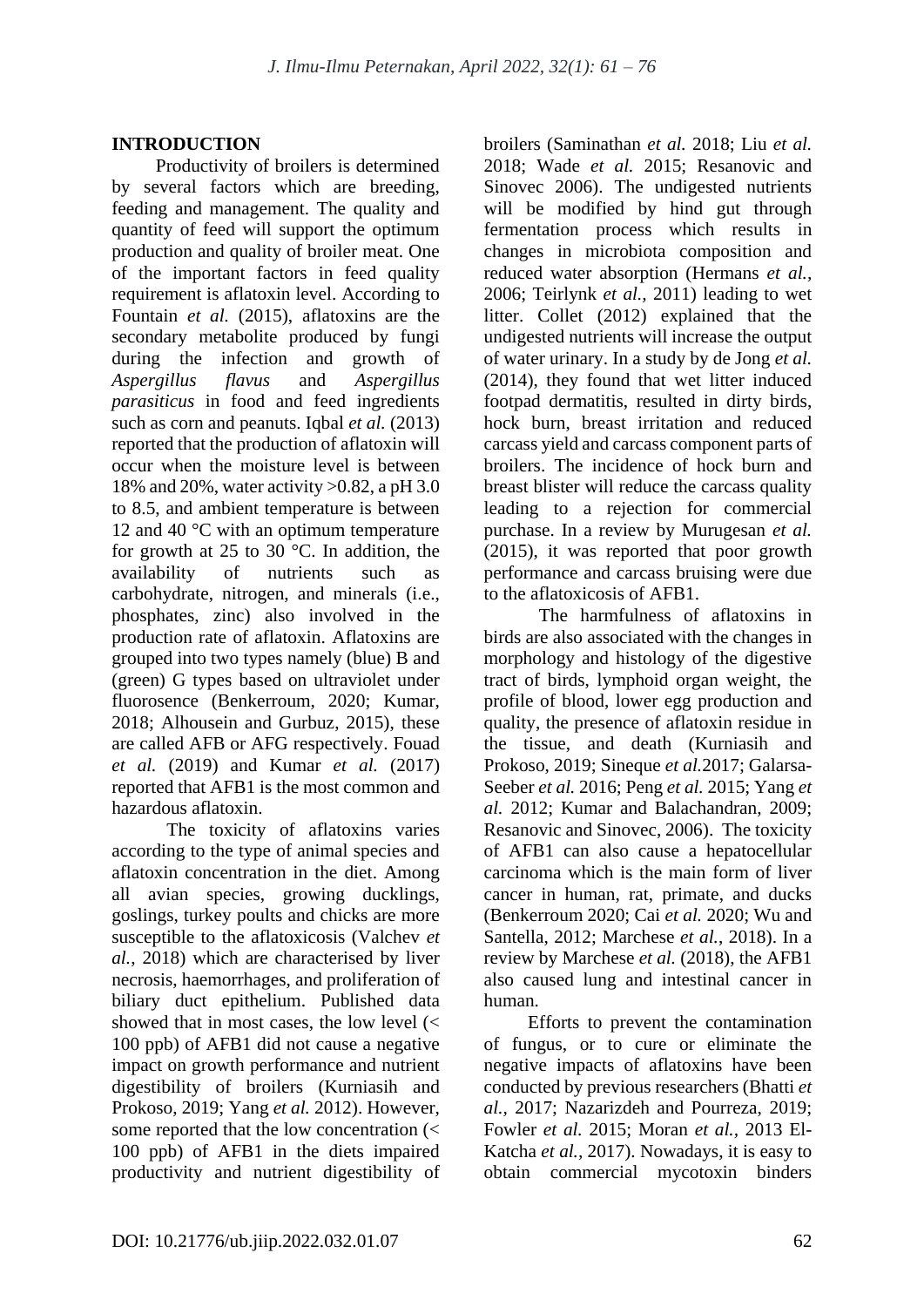(organic and inorganic) in the world market; however, the efficacy of each type of toxin binder is different. Mysocorb or yeast glucomannan is one of the mycotoxin binders that has been evaluated its efficacy in poultry diets and the results are still contradictive. For example, Fouad *et al.* (2019) reported that the addition of 0.5 kg/ton Mycosorb did not improve the performance or immunity in birds fed aflatoxin diet (40 ppb AFB1/kg). While, Mogadam and Azizpour (2011) claimed that the addition Mycosorb and sodium bentonite into diets containing aflatoxins (250 ppb) improved the performance and immunity towards Newcastle disease on broilers. Another study by Nazarizadeh and Pourreza (2019) also proved that the addition of Formycin, Anzymit and Mycosorb in the compound feed contaminated with 0.2 and 4 µg/g AFB1 enhanced the growth performance, haematology value and serum protein on broilers. The deactivation process of aflatoxins occurs through the binding process between negative polarity of aflatoxins and positive polarity of toxin binder (Kanna *et al.,* 2014).

In consideration of the vulnerability of AFB1 in broilers and human health, thus the effective method for reducing or eliminating the toxicity of AFB1 in broiler feed is necessary to be evaluated. Based on the above explanation, an experiment has been conducted to evaluate the carcass yield, lymphoid organ weight and haematological profile of broilers given a low level AFB1 diet mixed with a commercial toxin adsorbent (Mycosorb). Mycosorb or yeast glucomannan is a feed supplement anticaking agent which contains a few nutrients such as crude protein, crude fiber, calcium carbonates, hydrated sodium calcium aluminosilicate, dried yeast and fermentation soluble brewer yeast.

# **MATERIALS AND METHODS Animal Ethic Approval**

The experimental procedures of the present study were approved by the Animal Ethic Committee of Faculty of Veterinary Medicine, University of Nusa Cendana Kupang-Indonesia, with Ethical Clearance Number KEH/FKH/NPEH/015/2019 on July 8<sup>th</sup>, 2019.

# **Birds and Housing**

The study was conducted in State Polytechnic of Agriculture Kupang, East Nusa Tenggara Province, Indonesia. A total of 240 one-day-old Cobb-strain broilers  $(45.7 \pm 0.2 \text{ g/bird})$  were acquired from the local hatchery. The birds were randomly distributed into 24 pens (10 birds/pen). A gasolec was used to heat the chicks during the first seven days. The lighting of the room was provided for 20 hours every day by placing a bulb on the ceiling of the room. Each pen was provided with a bulb (75 watts) for additional heating and lighting. The housing temperature and humidity were monitored twice a day (morning and afternoon) by a digital thermo-hygrometer. On day 22 to 35, the birds were removed to metabolic cages for nutrient digestibility assay (the data were reported in the previous article) and excreta score.

# **Ingredients**

Yellow corn, sago and Mycosorb, as the main ingredients used in the present study, were obtained from the local distributor. Mycosorb product was provided by Alltech Ltd distributor in Indonesia as inkind contribution. The recommended dosage of Mycosorb used in the diet formulation was 0.075%. Yellow corn (fresh and mouldy) and sago were ground with a hammer mill with the screen size of 3 mm prior to use in the assay. Mouldy corn was obtained by naturally growing *Aspergillus flavus* in the fresh corn. Aflatoxin corn was produced as following: the fresh yellow corn (moisture content 14.5%) was put in some plastic sacks (50 kg capacity each) and added with clean water (10% of corn weight) in order to improve the moisture content and grow the *Aspergillus flavus*. The clean water was added every other day for two months (modified method of Mogadam and Azizpour, 2011). The sampling procedure of mouldy corn was conducted according to Campos and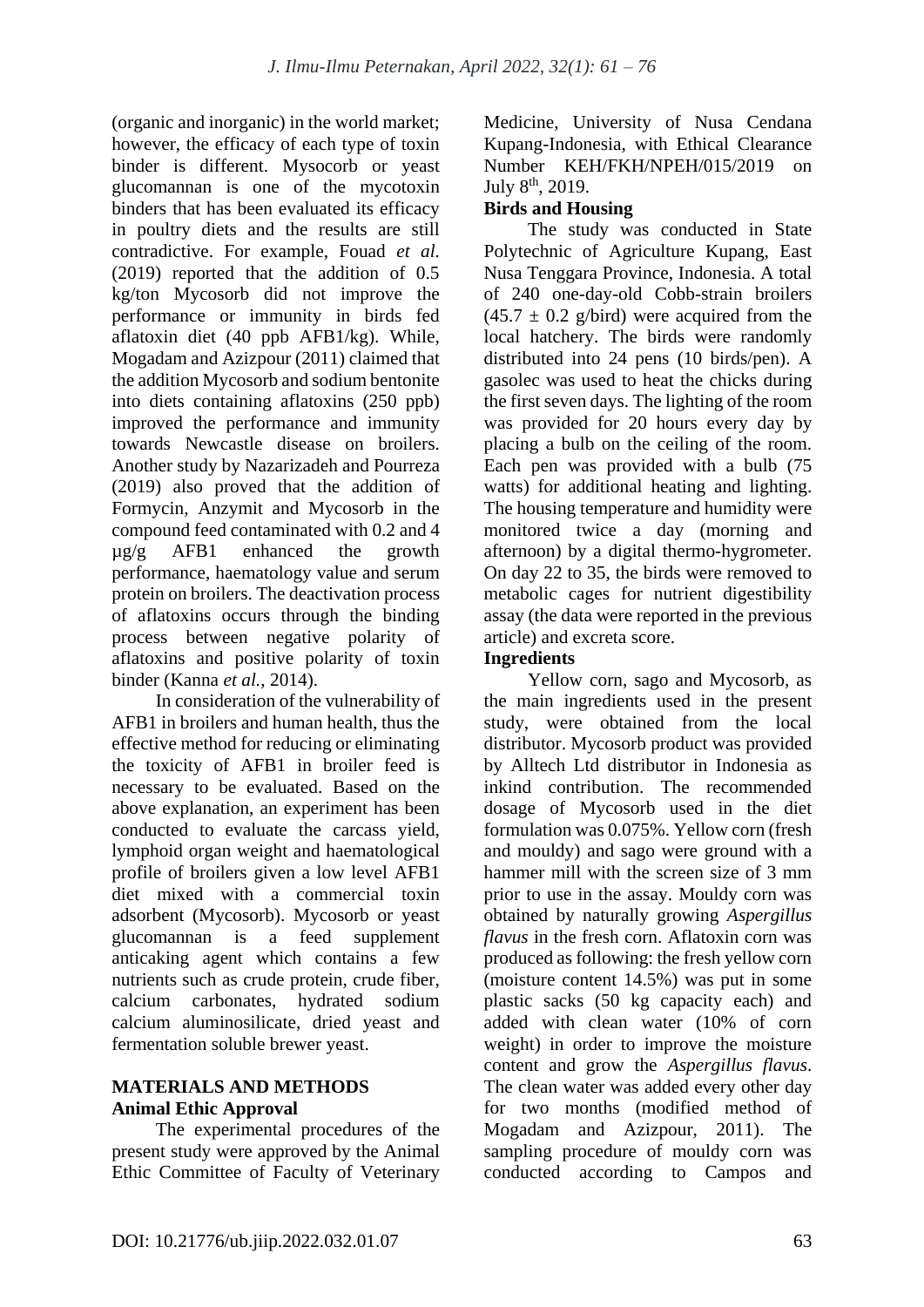Campos (2017) and continued with a cone sample divider (RETSCH PT 100) to produce laboratory sample. The laboratory sample was then reduced in particle size to 0.5 mm using a sample mill (FOSS CT 193 Cyclotec<sup>TM</sup>). The fresh and mouldy corn samples were packed and sent to the laboratory for aflatoxin analysis. The AFB1 content of mouldy and fresh corn was tested with a Thin-Layer Chromatography (TLC) in SEAMEO Biotrop Laboratory, Bogor, Indonesia. The aflatoxin concentration of mouldy corn obtained from the mouldy corn was 134 ppb.

## **Experimental Diets**

Two basal diets (with and without Mycosorb) were formulated to meet nutrient requirements of broilers (Table 1). The fresh yellow corn was used in those basal diets. Then six aflatoxin B1 (AFB1) diets were developed by substituting the proportion of fresh corn in the control diets with mouldy corn which contained AFB1. The proportion of mouldy corn in each AFB1 diet was determined using a dilution formula (V1 x  $C1 = V2$  x  $C2$ ) (Aly and Anwer, 2009). The assay diets were pelleted in 4 mm pellet size using a Pellet Mill (1 ton/hour), then crumbled using a crumbling machine (capacity:  $100-200$  kg/hour; roll tube diameter: 10 inch, screen size: 2 mm) at Mini Feed Mill of State Polytechnic of Agriculture Kupang. The concentration of aflatoxin (B1, B2, G1 and G2) in the sample diets was analysed with HPLC at SEAMEO Biotrop Laboratory, Bogor, Indonesia.

**Table 1.** The composition (g/100 g as-is) of the control diets

| Feed ingredients                           |        | Inclusion level |  |  |
|--------------------------------------------|--------|-----------------|--|--|
| Maize                                      | 51.19  | 51.19           |  |  |
| Putak, CP 3.6%                             | 3.98   | 3.98            |  |  |
| Soybean meal, CP 44%                       | 33.0   | 33.0            |  |  |
| <b>Meat and Bone Meal</b>                  | 6.0    | 6.0             |  |  |
| Vegetable oil                              | 4.0    | 4.0             |  |  |
| DL-Methionine 99%                          | 0.25   | 0.25            |  |  |
| L-Lysine                                   | 0.25   | 0.25            |  |  |
| Limestone                                  | 0.05   | 0.05            |  |  |
| Dicalcium phosphate                        | 0.60   | 0.60            |  |  |
| Salt                                       | 0.25   | 0.25            |  |  |
| Sodium bicarbonate                         | 0.12   | 0.12            |  |  |
| Vitamin-Mineral Premix*                    | 0.30   | 0.30            |  |  |
| $Mycosorb**$                               |        | 0.075           |  |  |
| <b>Total</b>                               | 100.00 | 100.00          |  |  |
| Nutrient composition (calculated)          |        |                 |  |  |
| Apparent Metabolisable energy (Kcal/kg DM) | 3,100  | 3,100           |  |  |
| Crude Protein (g/kg)                       | 210    | 210             |  |  |
| Lysine $(g/kg)$                            | 12.7   | 12.7            |  |  |
| $Met + Cys (g/kg)$                         | 9.7    | 9.7             |  |  |
| AFB1 (ppb)                                 |        |                 |  |  |

\*)Top Mix: Every 10 kg contain 12.000.000 IU vitamin A, 2.000.000 IU vitamin D3, 8.000 IU vitamin E, vitamin K3 2.000 mg, vitamin B1 2000 mg, vitamin B2 5.000 mg, vitamin B12 12.000.000 µg, vitamin C 25.000 mg, Calcium-D-panthotenate 6000 mg, choline chloride 10.000 mg, niacin 40.000 mg, methionine 30.000 mg, lysine 30.000 mg, mangan 120.000 mg, Fe 20.000 mg, iodine 200 mg, zink 100.000 mg, cobalt 200 mg, copper 4.000 mg, santoquin (antioxidant) 10.000 mg.

\*\* Supplied by Alltech Ltd, Indonesia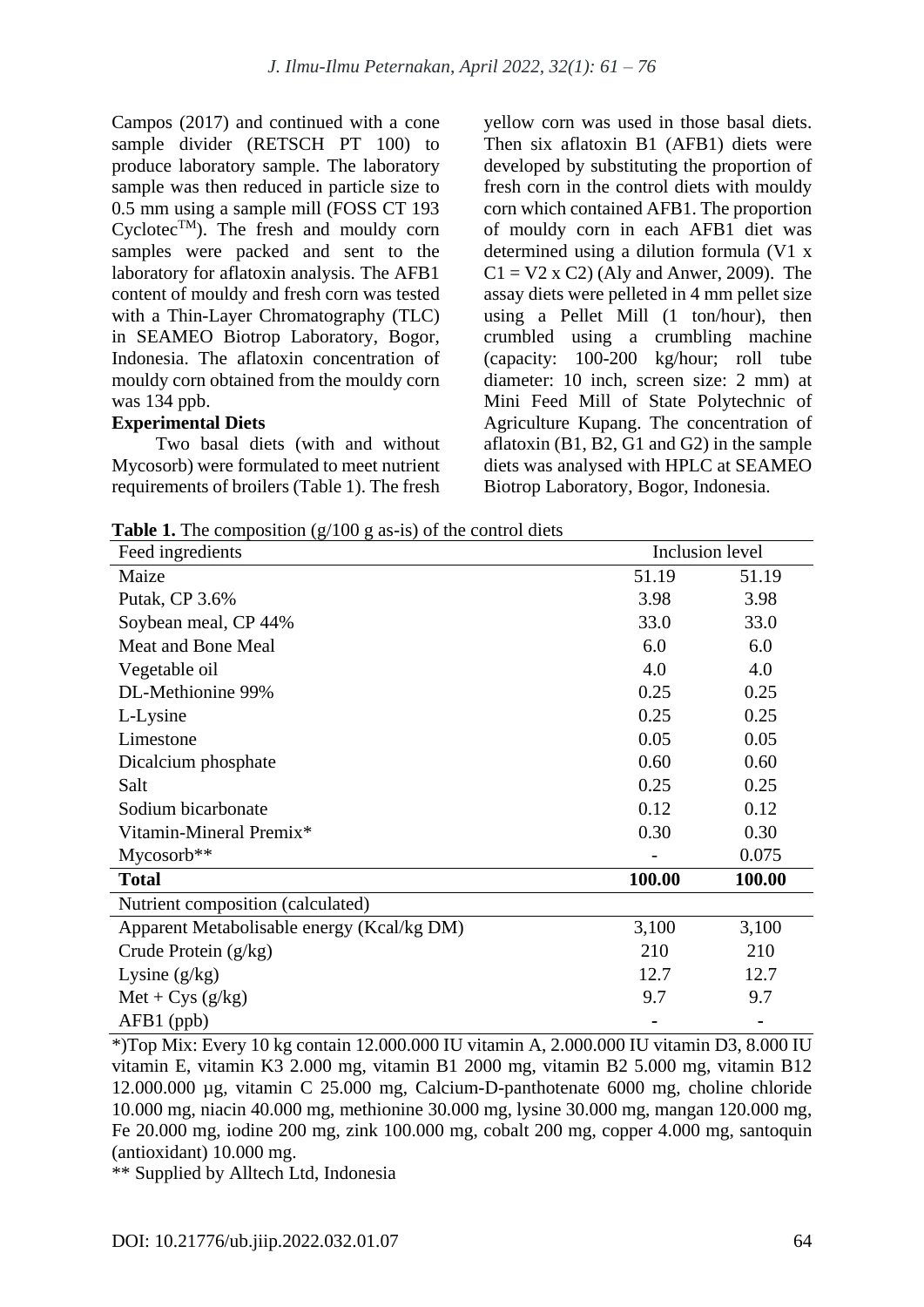# **Experimental Design**

The experiment was designed using a 4 x 2 factorial arrangement consisting of two main factors which were the AFB1 level and Mycosorb. So, there were eight treatment combinations altogether, involving T1) the control diets; T2) control diets + Mycosorb, T3) diets containing 10.36 ppb AFB1, T4) diets containing 10.36 ppb AFB1 + Mycosorb, T5) diets containing 26.97 ppb AFB1, T6) diets containing 26.97 ppb AFB1 + Mycosorb, T7) diets containing 61.06 ppb AFB1, T8) diets containing 61.06 ppb AFB1 + Mycosorb. The AFB1 level used in the assay diets was determined by the published data of the previous studies (Fouad *et al.,* 2019; Yang *et al.,* 2012; Resanovic and Sinovec, 2006). Variables measured were carcass yield (%), carcass parts (%), aflatoxin residues in the breast meat.

# **Chemical Analysis**

Determination of dry matter content of corn and experimental diets used convection oven (105 °C) based on AOAC method (2005). The concentration of aflatoxins (B1, B2, G1 and G2) of moldy corn was determined using a Thin-Layer Chromatography (TLC) with the standard procedure of AOAC Official Method 993.17 (Latimer, 2012). While the aflatoxin concentration of the experimental diets was determined using High Performance Liquid Chromatography (HPLC, with detection limit: 0.43 ppb) using the standard procedure of AOAC Official Method AOAC 49.2.18-993.21).

The principle of analysis using HPLC is as following: sample is extracted with methanol: water (70:30), then filtered, diluted, and passed through immuno-affinity column which take the specific monoclonal antibody of AFB1, AFB2, AFG1 and AFG2. The pure and isolated aflatoxin will be concentrated in the column and released from the antibody and methanol.

## **Carcass processing**

On day 35, two birds from each cage replicate were selected, weighed (live body weight LBW), slaughtered and manually bled by severing the jugular vein and bled out for two minutes. Next, the birds were scalded (54 - 58  $\degree$ C, 30 seconds) and the feathers were manually removed. The carcasses were washed with clean water and drained for 30 seconds. Later, the carcasses were eviscerated and cleaned again with tissue before weighing.

The carcasses were weighed and manually divided into four parts: thigh, breast, wings and back. The wing of carcass was removed by cutting through the humeral insertion. The whole legs were removed, including gluteus muscle and the drumstick. Chicken thigh was removed by cutting through the femur-tibial junction. The thigh, wings, breast, and the back were then weighed in pairs. The individual part weights for wings, thigh, breast meat and back were used to calculate part yields.

## **Blood and lymphoid organ samples collection**

Phlebotomy or blood collection was taken intramuscularly using 3 mL syringe from 48 broiler chickens before they were euthanized (cervical dislocation) on day 35. The whole blood samples were then put into EDTA tubes and then examined for the red blood cells (RBC), white blood cells (WBC), mean corpuscular volume (MCV), mean corpuscular haemoglobin (MCH), haemoglobin (HGB).

The whole blood samples were tested according to laboratory standard procedure using Auto Haematology Analyser (Rayto) at UPT Veterinary Laboratory, Kupang, East Nusa Tenggara, Indonesia. The bursa of fabricius and thymus organs were taken and weighed using a digital balance (Camry,  $0.01 \text{ g}$ ).

## **Measurements:**

- 1. Carcass yield ( as % of live weight) were calculated using the following formula  $(A)$
- 2. Carcass component parts (as % of carcass weight) were calculated using the following formula (B)
- 3. Absolute weight of lymphoid organ (g/bird): On day 35, forty eight birds with from all treatments were selected, weighed individually and euthanized by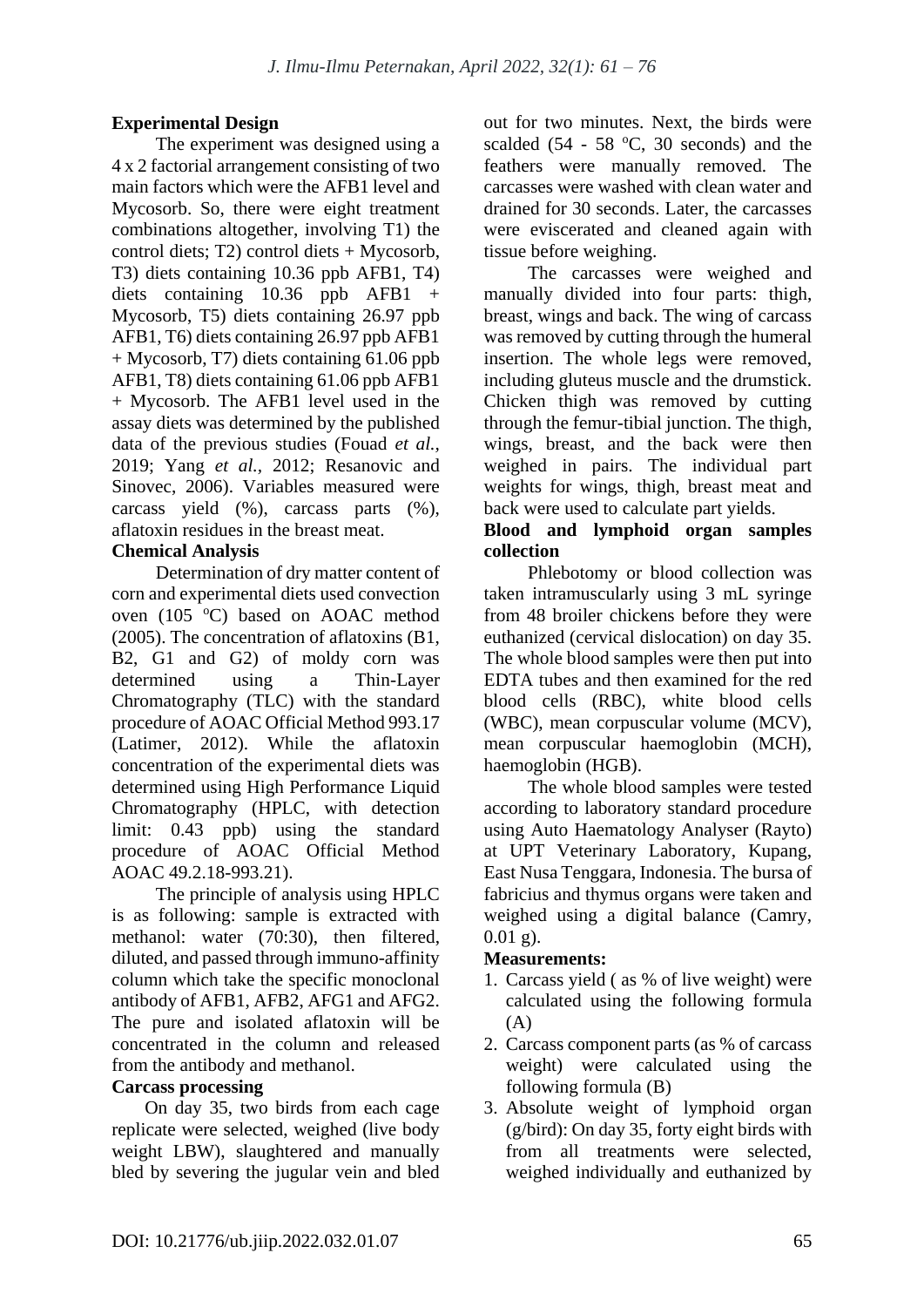cervical dislocation. Then, the lymphoid organs (bursa of fabricius and thymus) were taken and individually weighed to get the absolute weight.

4. Haematological profile: the red blood cells (x  $10^3/\mu L$ ), white blood cells (x  $10<sup>3</sup>/\mu L$ ), mean corpuscular volume (fL), mean corpuscular haemoglobin (pg), mean corpuscular haemoglobin concentration (g/dL), and haemoglobin (g/L) were measured using an Auto Haematology Analyser.

5. The litter/excreta score: the litter/excreta was scored using the visual examination on day 21 and 35 using the modified method of Kheravii *et al.* (2017) with the scale 1 to 3 (1 = dry; 2= moist and 3 = wet/cakey).

#### **Formula A**  $Carcass recovery =$ carcass weight slaughter weight x 100

#### **Formula B**

Percentage of carcass parts  $=$ weight of carcass parts

carcass weight

#### **Statistical Analysis**

The carcass, lymphoid organ weight, haematological profile data obtained from the present experiment were statistically analysed using the two-way analysis of variance according to the General Linear Model procedure of SAS (University Edition, SAS Institute). Differences between treatments were calculated to be significant at P<0.05, and further calculated using Fisher's Least Significant Difference Test (LSD).

# **RESULT AND DISCUSSION**

### **Carcass parameter**

The live body weight (LBW), carcass yield (in weight and percentage), and commercial carcass component parts (in percentage) of 5-week-old (35d) broiler chickens are depicted in Tables 2 and 3. The average LBW of selected birds fed AFB1 contaminated diets up to 61.06 ppb added with Mycosorb tended to be higher than those fed AFB1 diets without Mycosorb (Table 2).

x 100

| (33 a) for calcass parameter from an ulcial y treatments |          |                                                                           |                |  |  |
|----------------------------------------------------------|----------|---------------------------------------------------------------------------|----------------|--|--|
| Aflatoxin B1 level (ppb)                                 | Mycosorb | Live body weight                                                          | Carcass weight |  |  |
|                                                          |          | $\ldots \ldots \ldots \ldots (g/bird) \ldots \ldots \ldots \ldots \ldots$ |                |  |  |
| nd                                                       |          | 1,220                                                                     | 818.43         |  |  |
| nd                                                       | $^{+}$   | 1,340                                                                     | 886.05         |  |  |
| 10.36                                                    |          | 1,295                                                                     | 878.05         |  |  |
| 10.36                                                    | $+$      | 1,295                                                                     | 965.80         |  |  |
| 26.97                                                    |          | 1,285                                                                     | 860.56         |  |  |
| 26.97                                                    | $^{+}$   | 1,407                                                                     | 964.28         |  |  |
| 61.06                                                    |          | 1,252                                                                     | 827.06         |  |  |
| 61.06                                                    | $^+$     | 1,445                                                                     | 1002.53        |  |  |

**Table 2.** The average of live body weight (g/bird) and carcass weight (g/bird) of selected birds (35 d) for carcass parameter from all dietary treatments

 $nd = non detectable level$  (Limit of detection with HPLC: AFB1 = 0.43 ppb)

A similar trend was also recorded in carcass weight of birds. When expressed on percentage weight basis (Table 3), the statistical analysis showed that carcass yield and component parts (thigh, breast, wings, and back percentages) were not significantly (p>0.05) different by the level of AFB1. This indicated that the birds could tolerate to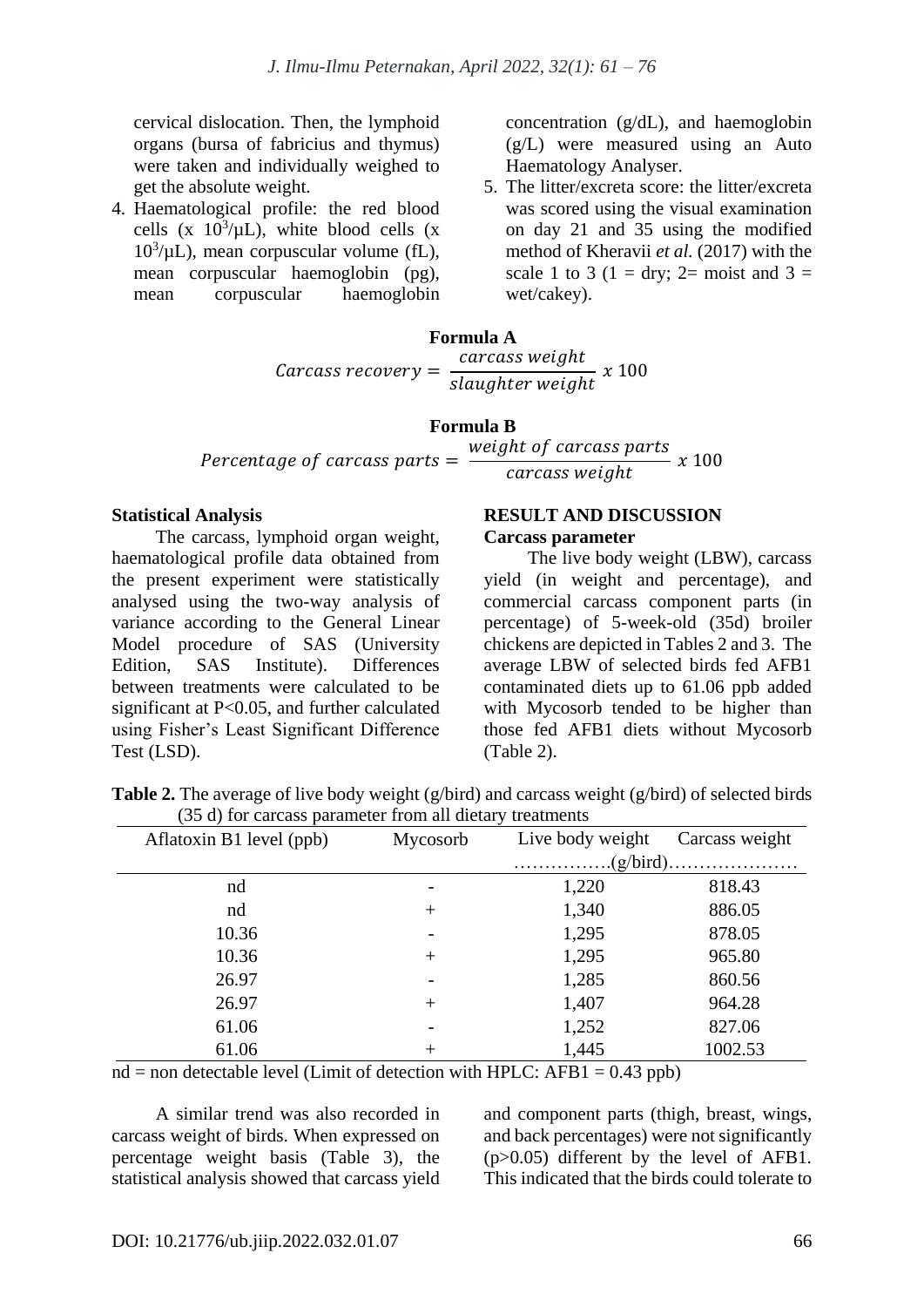the AFB1 level  $\langle 70 \text{ pb} \rangle$  in the diets. Regarding the second main factor, the addition of Mycosorb in the diets did not improve  $(p>0.05)$  the percentage of carcass yield and commercial component parts. There was no interaction  $(p>0.05)$  between AFB1 level and Mycosorb on the carcass yield and parts of broilers fed the treatment diets.

However, there was an increase tendency in carcass yield and parts of broilers fed AFB1 contaminated diets added with Mycosorb (Table 3). This result indicated that Mycosorb had the ability to bind AFB1 in the gastrointestinal tract and excreted into faeces. The range of carcass percentage obtained in the present study was 66.16 to 69.34 %.

**Table 3.** Carcass yield and parts of broilers fed diets containing low level of aflatoxin B1 and mycotoxin binder (Mycosorb)

| Treatment                 |                | Variables     |               |               |           |             |  |  |
|---------------------------|----------------|---------------|---------------|---------------|-----------|-------------|--|--|
| AFB1                      |                | Carcass yield | Thigh         | <b>Breast</b> | Wings     | <b>Back</b> |  |  |
| Level, ppb                | Mycosorb       |               | $\frac{0}{2}$ |               |           |             |  |  |
| nd                        | $\overline{a}$ | 66.2          | 24.5          | 30.1          | 9.07      | 17.1        |  |  |
| nd                        | $^{+}$         | 67.0          | 31.8          | 36.6          | 10.59     | 20.4        |  |  |
| 10.36                     |                | 67.0          | 29.7          | 38.7          | 11.93     | 20.0        |  |  |
| 10.36                     | $^{+}$         | 68.2          | 30.4          | 38.9          | 10.50     | 19.6        |  |  |
| 26.97                     |                | 68.4          | 30.5          | 39.4          | 9.90      | 19.2        |  |  |
| 26.97                     | $^{+}$         | 67.6          | 31.0          | 37.9          | 10.27     | 20.0        |  |  |
| 61.06                     |                | 69.3          | 30.8          | 39.4          | 10.20     | 19.0        |  |  |
| 61.06                     | $^{+}$         | 67.9          | 31.2          | 39.3          | 10.62     | 21.1        |  |  |
| <b>SEM</b>                |                | 0.75          | 2.71          | 2.70          | 0.85      | 1.42        |  |  |
| Main effect,              |                |               |               |               |           |             |  |  |
| AFB1 level (ppb, AL)      |                |               |               |               |           |             |  |  |
| nd                        |                | 66.6          | 28.1          | 33.3          | 9.83      | 18.8        |  |  |
| 10.36                     |                | 67.6          | 30.0          | 38.9          | 11.21     | 19.8        |  |  |
| 26.97                     |                | 67.9          | 30.7          | 38.6          | 10.08     | 19.6        |  |  |
| 61.06                     |                | 68.6          | 31.0          | 37.7          | 10.41     | 20.0        |  |  |
| <b>SEM</b>                |                | 0.53          | 1.47          | 1.61          | 0.60      | 1.00        |  |  |
| Main effect, Mycosorb (M) |                |               |               |               |           |             |  |  |
|                           |                | 67.7          | 28.9          | 36.9          | 10.27     | 18.8        |  |  |
| $^+$                      |                | 67.7          | 31.1          | 37.3          | 10.49     | 20.3        |  |  |
| <b>SEM</b>                |                | 0.38          | 1.04          | 1.35          | 0.42      | 0.71        |  |  |
| Pr > F                    |                |               |               |               |           |             |  |  |
| Aflatoxin Level (AL)      |                | <b>NS</b>     | <b>NS</b>     | <b>NS</b>     | <b>NS</b> | <b>NS</b>   |  |  |
| Mycosorb(M)               |                | <b>NS</b>     | <b>NS</b>     | <b>NS</b>     | <b>NS</b> | <b>NS</b>   |  |  |
| AL x M                    |                | <b>NS</b>     | <b>NS</b>     | <b>NS</b>     | <b>NS</b> | <b>NS</b>   |  |  |

<sup>a,b</sup> Means of column with the superscripts significant difference ( $p<0.05$ ), NS: Not Significant  $(p>0.05)$ 

nd = non detectable level (Limit of detection with HPLC: AFB1 =  $0.43$  ppb); AFB2 =  $2.02$ ppb; AFG1=1.53 ppb; AFG2=0.20 ppb)

Published data have shown that long term exposure to aflatoxin in human body causes a number of chronic and acute diseases including carcinogenic disease (i.e., liver cancer), and hepatitis B virus infection (Benkerroum, 2020). Thus, it is crucial to analyse the AFB1 concentration in edible animal products such as meat, eggs, and milk. The present result shows undetectable aflatoxin (B1, B2, G1 and G2) residue in broiler breast meat which were exposed to low level of AFB1 ( $\leq$  61.06 ppb)-diets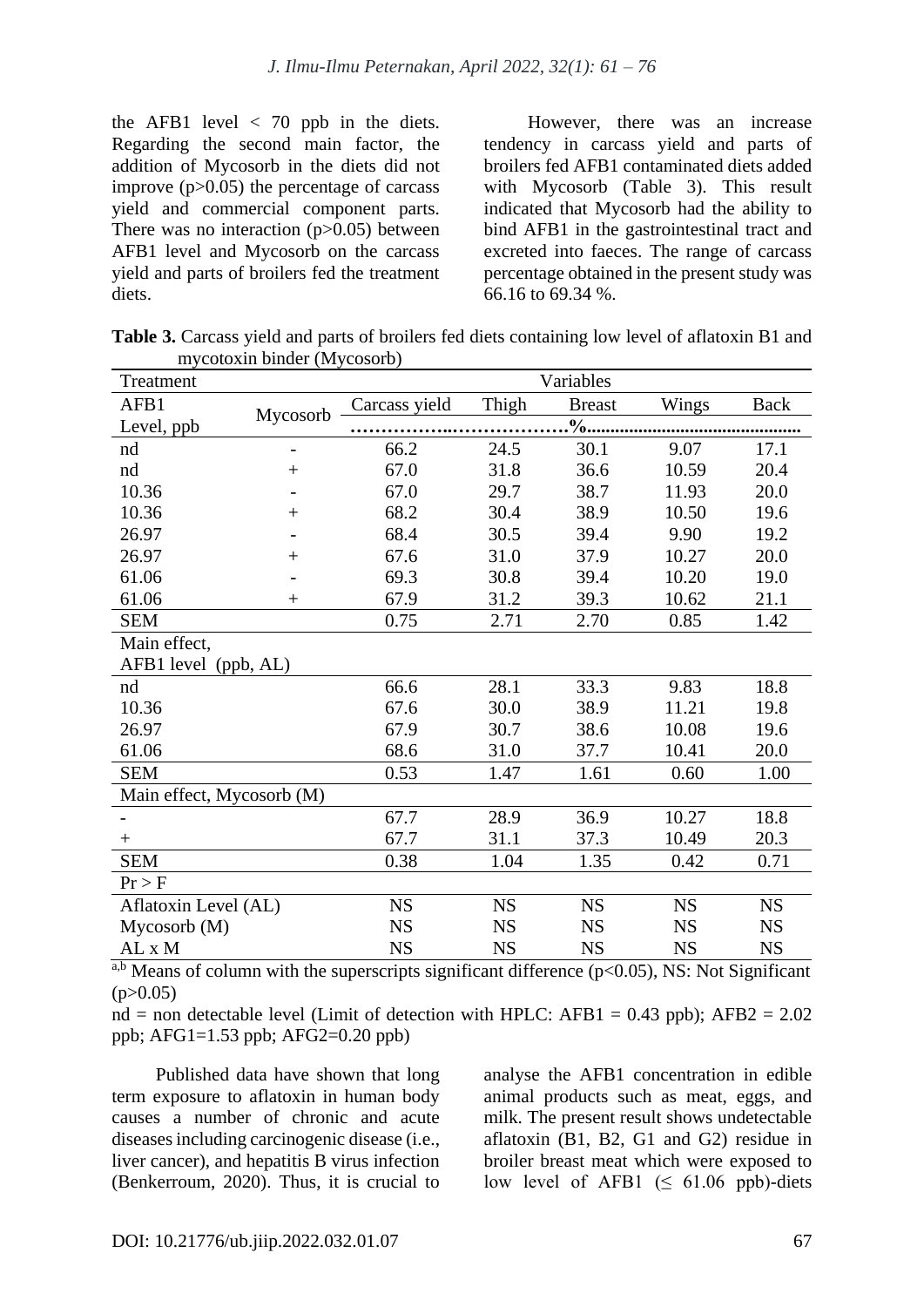supplemented with Mycosorb for 35 days (not presented in this article, the data has been used for another article).

The result was in agreement with Hussain *et al.*, (2016) who recorded the absence of AFB1 residue in broiler muscle after 28days- feeding of a low level of AFB1 diet (50 ppb and 100 ppb). In addition, Hussain *et al.*, (2016) only found the AFB1 residue above the permissible threshold  $(> 2$ ng/g) in the muscle of birds fed 400 ppb and 800 ppb of AFB1. One contrary study reported breast muscle residues of 0.015 ppb AFB1 in broilers offered 36.9 ppb and 69.3 ppb for 42 days experimental period (Yang *et al.*, 2012).

### **Bird's health status** *Lymphoid organ weights*

Thymus and bursa of fabricius (BOF) are the fundamental lymphoid organs in the chicken which play an important role in producing specific antibodies and become the target organ of aflatoxins (Karimy *et al.*, 2017).

**Table 4.** Lymphoid organ weight (g/bird) and litter/excreta score of broilers fed diets containing low level of aflatoxin B1 (AFB1) and Mycosorb

| Treatments                |                |                                                      | Variables |                   |                   |  |  |
|---------------------------|----------------|------------------------------------------------------|-----------|-------------------|-------------------|--|--|
| AFB1                      |                | Bursa of fabricius                                   | Thymus    | Litter score      | Excreta score     |  |  |
| Level, ppb                | Mycosorb       | $\ldots \ldots \ldots (g/bird) \ldots \ldots \ldots$ |           | (21d)             | (35d)             |  |  |
| nd                        | $\overline{a}$ | 1.52                                                 | 3.08      | 1.00 <sup>c</sup> | 1.00              |  |  |
| nd                        | $^{+}$         | 1.92                                                 | 3.39      | 1.00 <sup>c</sup> | 1.33              |  |  |
| 10.36                     |                | 1.76                                                 | 3.27      | 2.00 <sup>b</sup> | 1.67              |  |  |
| 10.36                     | $^{+}$         | 2.32                                                 | 3.63      | 3.00 <sup>a</sup> | 1.33              |  |  |
| 26.97                     |                | 1.52                                                 | 3.98      | 3.00 <sup>a</sup> | 2.00              |  |  |
| 26.97                     | $^{+}$         | 1.63                                                 | 3.11      | $1.67^{\rm b}$    | 2.00              |  |  |
| 61.06                     |                | 1.84                                                 | 3.19      | 3.00 <sup>a</sup> | 3.00              |  |  |
| 61.06                     | $^{+}$         | 1.59                                                 | 3.73      | $1.67^{\rm b}$    | 3.00              |  |  |
| <b>SEM</b>                |                | 0.22                                                 | 0.49      | 0.16              | 0.29              |  |  |
| Main effect,              |                |                                                      |           |                   |                   |  |  |
| AFB1 level (ppb, AL)      |                |                                                      |           |                   |                   |  |  |
| nd                        |                | 1.72                                                 | 3.23      | 1.00 <sup>b</sup> | 1.17 <sup>c</sup> |  |  |
| 10.36                     |                | 2.04                                                 | 3.44      | $2.50^{\rm a}$    | $1.50^{bc}$       |  |  |
| 26.97                     |                | 1.58                                                 | 3.55      | $2.33^{a}$        | 2.00 <sup>b</sup> |  |  |
| 61.06                     |                | 1.72                                                 | 3.46      | $2.33^{a}$        | 3.00 <sup>a</sup> |  |  |
| <b>SEM</b>                |                | 0.16                                                 | 0.35      | 0.12              | 0.20              |  |  |
| Main effect, Mycosorb (M) |                |                                                      |           |                   |                   |  |  |
|                           |                | 1.66                                                 | 3.38      | $2.25^{\rm a}$    | 1.91              |  |  |
| $^{+}$                    |                | 1.87                                                 | 3.47      | $1.83^{b}$        | 1.91              |  |  |
| <b>SEM</b>                |                | 0.11                                                 | 0.24      | 0.01              | 0.14              |  |  |
| $Pr$ > F                  |                |                                                      |           |                   |                   |  |  |
| Aflatoxin Level (AL)      |                | <b>NS</b>                                            | <b>NS</b> | ***               | ***               |  |  |
| Mycosorb(M)               |                | <b>NS</b>                                            | <b>NS</b> | $**$              | <b>NS</b>         |  |  |
| $AL \ge M$                |                | <b>NS</b>                                            | <b>NS</b> | ***               | <b>NS</b>         |  |  |

<sup>a,b</sup> Means of column with the superscripts significant difference ( $p<0.05$ ), \*\*: Significant  $(p<0.01)$ ; \*\*\*: Significant  $(p<0.001)$ ; NS: Not Significant  $(p>0.05)$ ; nd = non detectable level (Limit of detection with HPLC: AFB1 =  $0.43$  ppb); AFB2 =  $2.02$  ppb; AFG1=1.53 ppb;  $AFG2=0.20$  ppb)

Thus, it is crucial to keep these lymphoid tissues to work optimal, so they can support the health and productivity of chickens. The present study assessed the lymphoid organ weight of birds given different AFB1 level (nd to 61.06 ppb) in the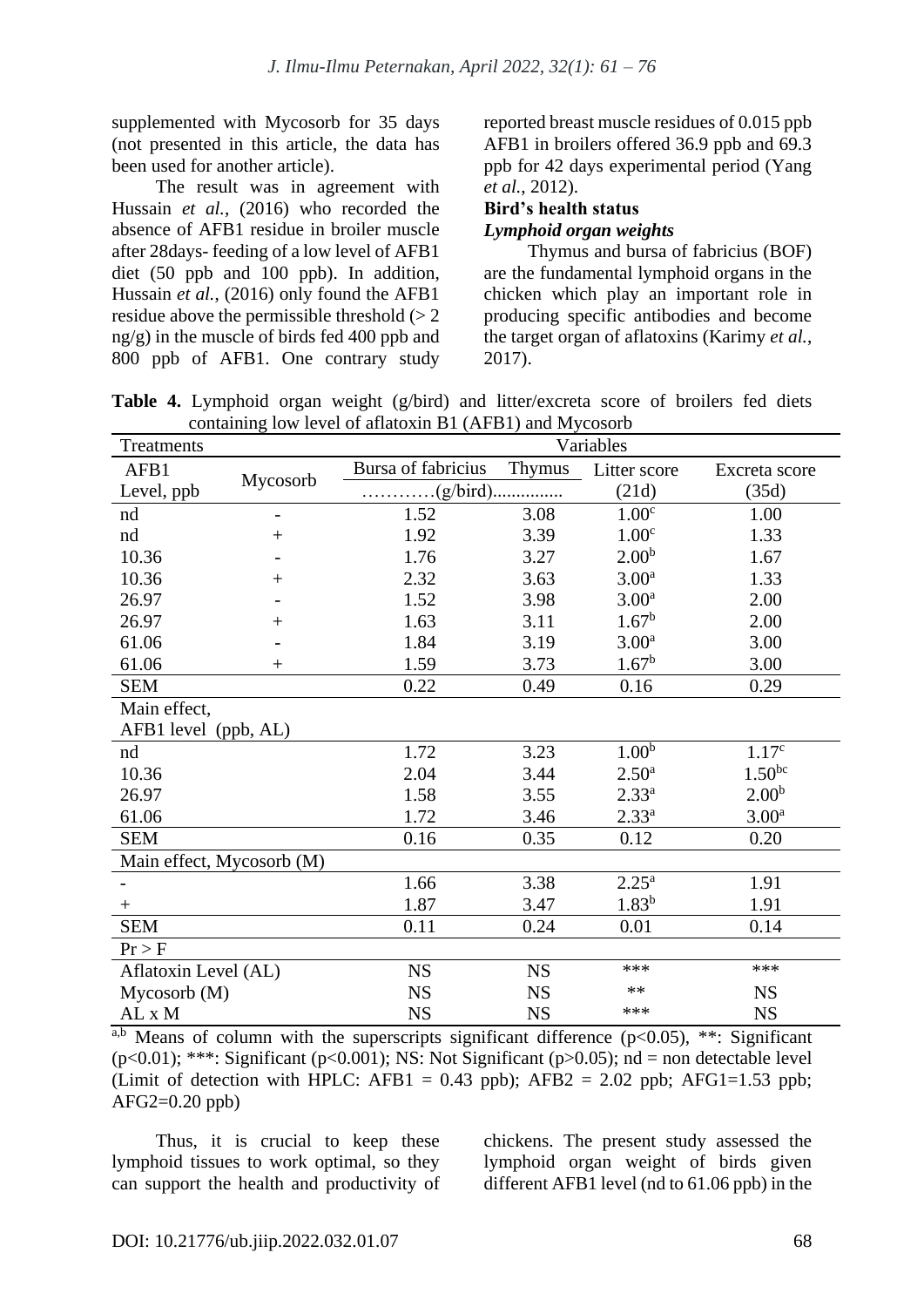diets supplemented with 0.075% yeast containing glucomannan (Mycosorb). Tabel 4 depicted the effects of dietary treatments on the absolute weight of lymphoid organs of broilers and litter/excreta score during the 35 days of experiment. The statistical analysis showed that the AFB1 level alone, Mycosorb supplementation, and combination between AFB1 and Mycosorb did not affect (p>0.05) the absolute weight of thymus and bursa of fabricius, agreed with Kurniasih and Prakoso (2019). However, the previous authors found a decrease in the lymphoid organ weights when the AFB1 level  $> 100$  ppb AFB1 diets. A study conducted by Peng *et al.* (2015) and Liu *et al.* (2018) showed a decrease in thymus and BOF of birds fed aflatoxincontaminated diets.

The differences were probably due to the level and type of aflatoxin applied in the diets. Liu *et al.* (2018) used a pure AFB1 with dose level of 40 ppb. In the study conducted by Peng *et al.* (2015), the diets containing 134 ppb AFB1 and 23.6 ppb AFB2; while, in the present study only used AFB1 (nd o 61.06 ppb). According to Peng *et al.* (2015) the decrease in in thymus and bursa weight was related to the increased debris and reticulocytes in the lymphoid follicles of the BOF which indicated depressed proliferation of B cells and atrophy of the BOF.

# *Litter/excreta quality*

In a review by Bolan *et al.* (2010), it was explained that during 35 days of rearing, a broiler chicken is able to produce about 4 kg of fresh excreta which contains not only a high level of nutrients (such as N, P and K) (van Ryssen *et al.,* 1977; Bolan *et al.*, 2010), bacteria (van der Hoeven-Hangoor *et al.*, 2014), but also water (free and bound water) (Belay and Teeter, 1996). Approximately 54% the excretion of water in broilers occurs via the urine and 46% are excreted through the feces (Belay and Teeter, 1996). The average moisture content of the fresh dropping of birds was reported to be 55% (Hoover, 2015). Published data have shown that the poor litter/excreta quality is related to high moisture content  $(> 25\%)$  which leads to wet litter (Collett, 2012; Dunlop *et al.,* 2016). This condition is triggered by several conditions such as management and housing of birds, diseases, nutritional factors (composition and chemical properties), toxin and gut health (Belay and Teeter, 1996; van der Hoeven-Hangoor *et al.*, 2014).

Infectious diseases, gut health, toxin, and dietary factors (composition and chemical properties) can lead to poor nutrient digestibility and absorption in birds (Teirlynck *et al.*, 2011; Liu *et al.*, 2018). Published data showed that AFB1 caused gut damage, macronutrient malabsorption syndrome and impaired digestive enzyme activities (Feng *et al.*2017; Yunus *et al.*, 2011; Han *et al,* 2008; Grenier and Applegate, 2013) which lead to changes in gut histology and lower nutrient digestibility. The undigested nutrients in the proximal small intestine will be fermented by bacteria in the distal ileum and ceca of birds. As a result, there will be changes in the microbiota composition and water reabsorption in the hind gut as well as the amount nutrient excreted in the feces. Thus, the litter/excreta quality is needed to be controlled because it is associated with environmental and animal welfare problems and to reduce productivity losses.

The statistical analysis showed that the AFB1 level significantly affected (p<0.001) the litter and excreta score of broilers (Table 4). The birds fed AFB1 treated diets had higher (p<0.05) litter and excreta scores than those who given a control diet. The litter score of broilers fed afla-treated diets were similar (p>0.05). Broilers fed diets containing 61.06 ppb AFB1 had higher  $(p<0.05)$  excreta score compared to those fed a control diets and diets containing 10.36 and 26.97 ppb AFB1. No significant differences (p>0.05) in excreta score were observed in birds fed 10.36 and 26.97 ppb AFB1 and between a control diet and diets contaminated with 10.36 AFB1. Data obtained from the present study showed that the litter/excreta quality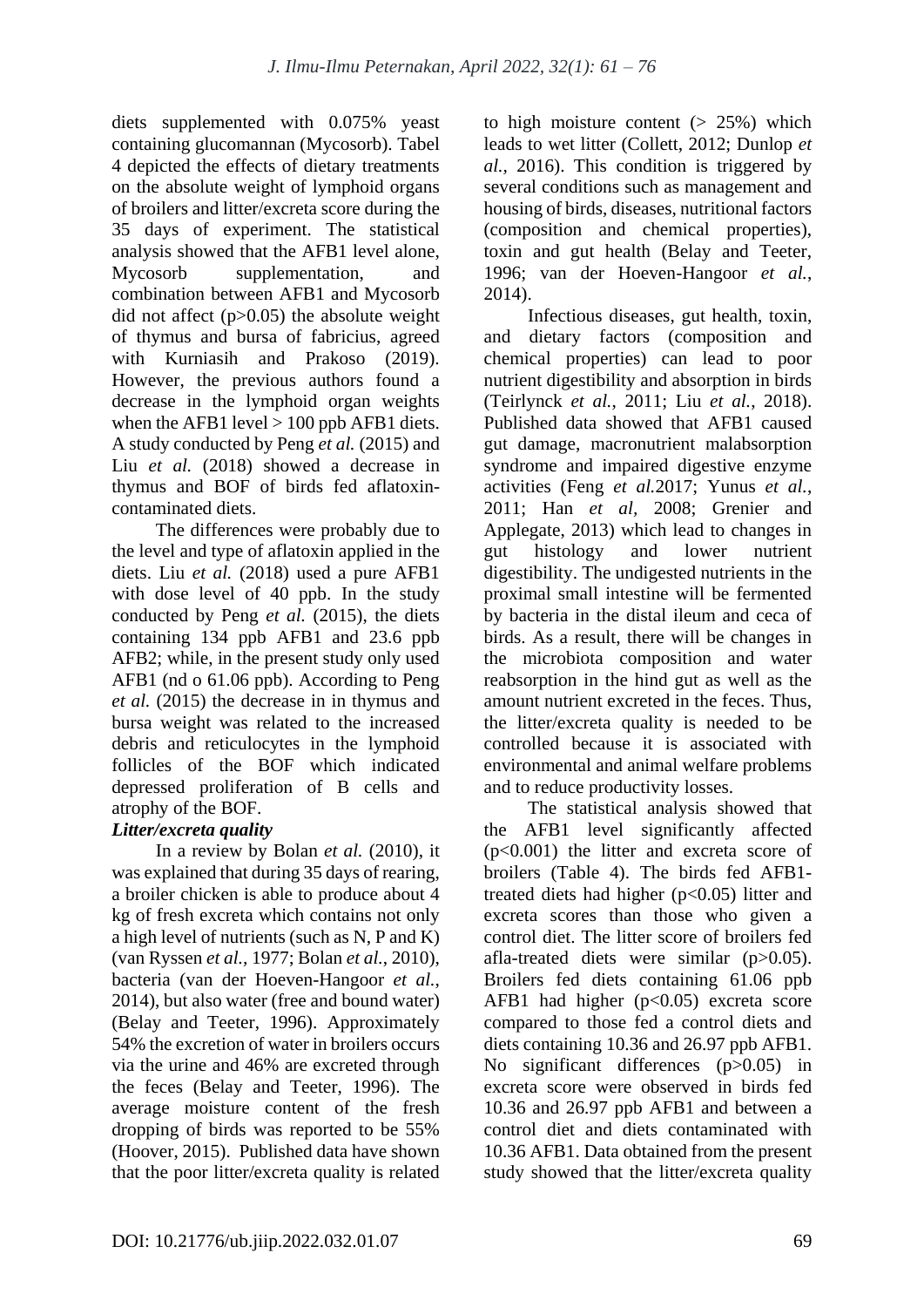of broilers exposed to AFB1 diets are poor (wet/cakey), especially in diets containing high AFB1 (Tabel 4). During the experiment, the litter/excreta of AFB1 treated birds were not only wet/cakey but also producing a bad smell and colour (black). Sheperd and Fairchild (2010) explained that cakey litter is a compressed layer that forms on the top of litter or bedding materials which contains moisture and fecal materials. Hermans *et al.* (2006) explained that wet litter is a condition of litter or bedding materials that could not hold more moisture.

The poor litter/excreta quality of AFB1-treated birds was probably due to several mechanism of actions namely 1) the AFB1 impaired the morphology of gut which reduced the digestibility and absorption of nutrients; 2) the undigested nutrients in the proximal small intestine were then delivered to the distal ileum and ceca to continue microbial fermentation. 3) This condition will in turn change microbiata composition and the reabsorption condition. The excess nutrients will increase urinary outputs of water in the hind gut (Dunlop *et al.*, 2016). The visual observation during the experiment showed that the birds fed AFB1 diets had dirty feathers (side and back) and cloaca. In addition, the housing produced bad smell. De Jong *et al.* (2014) reported that wet litter could induce footpad dermatitis, reduce the bird's welfare, severe hock burn, breast irritation, performance, and carcass yield.

Moreover, the wet litter caused more rejection of commercial parts at the slaughterhouse. Mycosorb supplementation decreased  $(P<0.05)$  the litter score of birds during the 21 day of experiment, but it did not reduce the excreta score at the end of experiment (35 d). The improvement of litter score during the starter period was probably due to the ability of starter birds to metabolise the AFB1 in the liver was low, thus the supplementation of Mycosorb help the starter birds to bind the AFB1 and excreted in feces. Mycosorb also worked better in birds fed 26.97 ppb and 61.06 ppb AFB1 diets compared to those fed diets containing  $< 2.02$  and 10.36 ppb AFB1. The comparison is difficult to be made because of the limitation of references. The average of litter score of birds given Mycosorb was 1.83, while the litter score of those received no Mycosorb was 2.25 on day 21 of experiment.

The AFB1 level x Mycosorb interaction was found to be significant (p<0.001) in litter score parameter but not significant (p>0.05) in excreta score. The birds fed afla-treated diets added with Mycosorb had lower  $(p<0.05)$  litter score than those who fed afla-treated diets without Mycosorb. The litter score of birds fed control diets with the addition of Mycosorb was not different  $(p>0.05)$  from those who received a control diet without Mycosorb.

# **Haematological profile**

Published data showed that aflatoxins destroy the blood cell production (haematopoiesis) in bone marrow and lymphatic organs, where blood cells and other blood components are formed (Abdel-Wahhab *et al.,* 2002). The evaluation of blood components such as white blood cells (WBC) count, mean corpuscular haemoglobin concentration (MCHC), the count of the red blood cells (RBC) and haemoglobin (HGB), mean corpuscular haemoglobin (MCH) and mean corpuscular volume (MCV) is essential to monitor the toxicity of feed constituents (Etim *et al.,* 2014). The blood profile will provide crucial information regarding the pathological status of a living organism. In the present experiment, the effect of the afla-treated diets supplemented with Mycosorb on haematological profile was studied.

The haematological profile of broilers fed dietary Mycosorb was presented in Table 5. The AFB1 level or Mycosorb alone did not affect (p>0.05) white blood cells (WBC) and red blood cells (RBC) counts, haemaglobin (HGB), mean corpuscular volume (MCV), mean corpuscular haemoglobin (MCH), and mean corpuscular haemoglobin mean corpuscular haemoglobin concentration (MCHC) of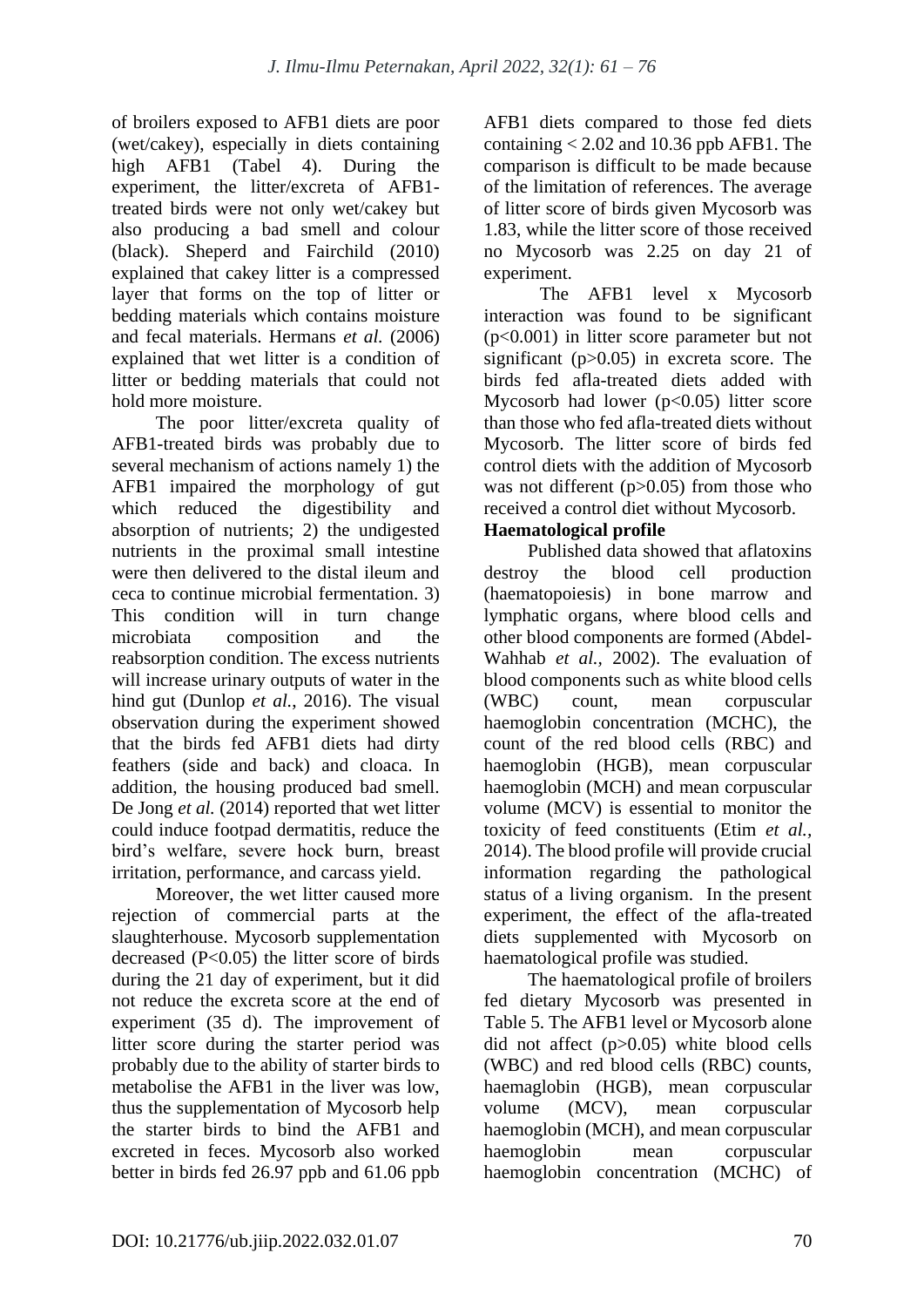broiler chickens during the experiment. For the first main effect (AFB1 level), the lack of significant change in the WBC counts was inline with Mohaghegh *et al.* (2017). However, it seems that the WBC numbers was slightly higher in AFB1-treated group compared to the control group. In a study carried out by Valchev *et al.* (2018) showed that the WBC of mulard ducks fed aflatoxin

contaminated diet was higher than those who were fed with a control diet. According to Safamehr (2008) and Abdel-Wahhab *et al.* (2002) and, the increase in WBC number as a result of aflatoxicosic could be explained by 1) the irritating effect of aflatoxins on the gut mucosa and its inflammation; and 2) the AFB1 changes the function of bone marrow lymphoid organs.

**Table 5.** Haematological index of broilers fed diets containing low level of aflatoxin B1 (AFB1) and mycotoxin binder (Mycosorb)

| Treatment                 |          | Variables         |            |           |            |                       |             |
|---------------------------|----------|-------------------|------------|-----------|------------|-----------------------|-------------|
| AFB1                      | Mycosorb | <b>WBC</b>        | <b>RBC</b> | HGB       | <b>MCH</b> | <b>MCV</b>            | <b>MCHC</b> |
| Level, ppb                |          | $(x 10^3/\mu L)$  |            | g/L       | pg         | $\operatorname{f\!L}$ | g/dL        |
| nd                        | -        | 70.3 <sup>c</sup> | 3.04       | 9.58      | 31.3       | 112                   | 26.4        |
| nd                        | $^{+}$   | $72.2^{\circ}$    | 3.11       | 10.02     | 32.3       | 120                   | 26.9        |
| 10.36                     |          | 88.4 <sup>a</sup> | 3.03       | 10.76     | 32.5       | 117                   | 27.8        |
| 10.36                     | $^{+}$   | 72.0 <sup>c</sup> | 2.77       | 8.95      | 32.3       | 124                   | 26.0        |
| 26.97                     |          | $83.3^{b}$        | 2.85       | 9.36      | 32.9       | 123                   | 26.8        |
| 26.97                     | $^{+}$   | $81.6^{b}$        | 2.92       | 9.60      | 32.9       | 122                   | 27.0        |
| 61.06                     |          | $92.4^{\rm a}$    | 3.08       | 9.96      | 32.4       | 118                   | 28.4        |
| 61.06                     | $+$      | 80.7 <sup>b</sup> | 3.16       | 9.99      | 31.7       | 120                   | 26.5        |
| <b>SEM</b>                |          | 4.65              | 0.12       | 0.38      | 0.76       | 1.61                  | 0.70        |
| Main effect,              |          |                   |            |           |            |                       |             |
| AFB1 level (ppb, AL)      |          |                   |            |           |            |                       |             |
| nd                        |          | 71.2              | 3.07       | 9.80      | 31.8       | 119                   | 26.6        |
| 10.36                     |          | 80.2              | 2.90       | 9.85      | 32.4       | 121                   | 26.9        |
| 26.97                     |          | 82.5              | 2.88       | 9.48      | 32.9       | 122                   | 26.8        |
| 61.06                     |          | 86.6              | 3.12       | 9.98      | 32.1       | 118                   | 27.4        |
| <b>SEM</b>                |          | 3.29              | 0.08       | 0.27      | 0.55       | 1.14                  | 0.49        |
| Main effect, Mycosorb (M) |          |                   |            |           |            |                       |             |
|                           |          | 83.6              | 3.00       | 9.92      | 32.3       | 119                   | 27.3        |
| $\mathrm{+}$              |          | 76.6              | 2.99       | 9.63      | 32.3       | 121                   | 26.6        |
| <b>SEM</b>                |          | 2.32              | 0.06       | 0.19      | 0.39       | 0.81                  | 0.35        |
| Pr > F                    |          |                   |            |           |            |                       |             |
| Aflatoxin Level (AL)      |          | <b>NS</b>         | <b>NS</b>  | <b>NS</b> | <b>NS</b>  | <b>NS</b>             | <b>NS</b>   |
| Mycosorb(M)               |          | <b>NS</b>         | <b>NS</b>  | <b>NS</b> | <b>NS</b>  | <b>NS</b>             | <b>NS</b>   |
| AL x M                    |          | $\ast$            | <b>NS</b>  | <b>NS</b> | <b>NS</b>  | <b>NS</b>             | <b>NS</b>   |

<sup>a,b</sup> Means of column with the superscripts significant difference  $(P<0.05)$ , \*: Significant (p<0.05); NS: Not Significant (p>0.05); nd = non detectable level (Limit of detection with HPLC: AFB1 = 0.43 ppb); AFB2 = 2.02 ppb; AFG1=1.53 ppb; AFG2=0.20 ppb)

 $RBC = red blood cells$ ,  $WBC = white blood cells$ ,  $MCV = mean corpuscular volume$ ,  $MCH =$ mean corpuscular haemoglobin (pg), MCHC = mean corpuscular haemoglobin concentration, and  $HGB = haemoglobin$ .

The AFB1 level did not decrease the number of RBC, HGB, MCH and MCV of birds during 35 days of experiment, partly agreed with Kurniasih and Prakoso (2019) and Aravind *et al.* (2003). Especially for RBC, Kurniasih and Prakoso (2019) reported that during the starter period the number of RBC of birds given  $< 100$  ppb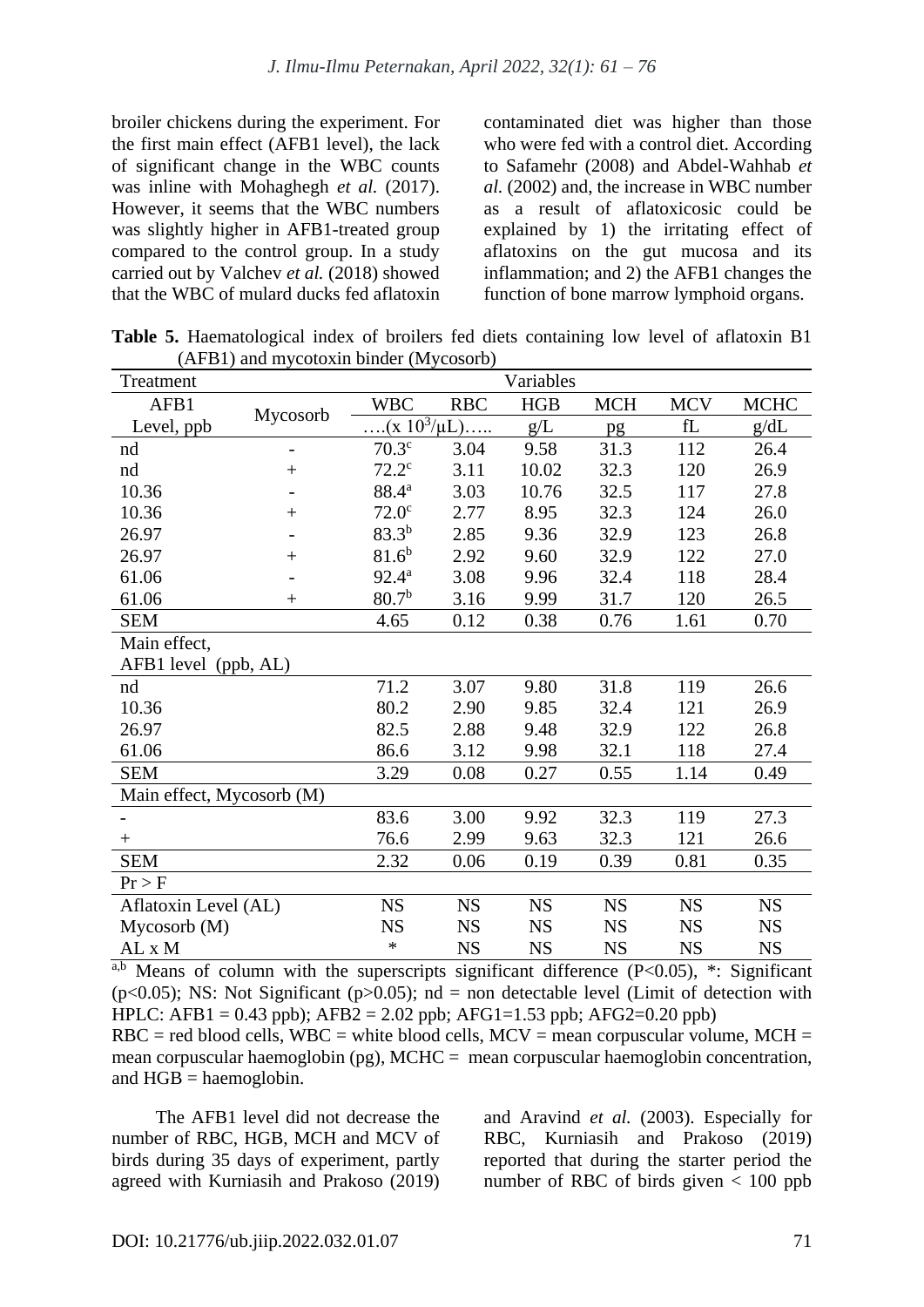AFB1- diets did not decrease, but when exposed to  $> 100$  ppb AFB1, the RBC number went down.

Except for WBC, no significant interaction (P>0.05) between AFB1 level and Mycosorb was observed in all haematologocal parameters of broilers during the experiment. The WBC count of birds fed the AFB1 diets supplemented with Mycosorb tended to be lower than the WBC number of birds fed a control diet. The present results agreed with Mohaghegh *et al.* (2017) who used esterified glucomannan as adsorbent in afla-treated diets. The ability of yeast glucomannan to decrease the WBC count indicated that this mycotoxin binder has a high ability to bind the AFB1 in the gastrointestinal tract of birds leading to the decrease of AFB1 ansorption, thus reduced the detrimental effects on broilers.

The range of WBC in all dietary treatments was from 70.3 to 92.4 x  $10^3/\mu L$ . The high WBC number in control diets (with and without Mycosorb) was unexpected result. The present study was not in agreement with Kurniasih and Prakoso (2019) who reported that the WBC number of birds fed control diet and afla-treated diets was between 18.29 and 21.75 x  $10^3/\mu$ L. In addition, Kurniasih and Prakoso (2019) observed that the number of WBC in broilers decreased when the level of aflatoxin diet  $> 100$  ppb. The variation in the WBC counts and other haematological index may be owing to the difference in the level of aflatoxin, the variation in temperature and geographical location.

Except for white blood cells (WBC) count and mean corpuscular haemoglobin concentration (MCHC), the red blood cells (RBC), haemoglobin (HGB), mean corpuscular haemoglobin (MCH) and mean corpuscular volume (MCV) of birds in all dietary treatments were in a normal range.

# **CONCLUSIONS**

Dietary Mycosorb (0.075%) in aflatreated diets improved litter quality and reduced white blood cell counts of broilers. The AFB1 level up to 61.06 ppb did not impair carcass yield, lymphoid organ weights and other haematological index of broilers. Further research is needed to evaluate the efficacy of Mycosorb in poultry diets contaminated with a higher level of aflatoxin.

# **CONFLICT OF INTEREST**

Authors warrant that any financial interests, direct or indirect, that exist or may be perceived to exist for individual contributors in connection with this manuscript have been disclosed in the covering letter. Furthermore, sources of financial support of the project are named in the covering letter as well as the *Acknowledgements*.

# **ACKNOWLEDGMENT**

The authors would like to thank the Ministry of Research, Technology and Higher Education of Republic of Indonesia for providing funding for this research (Contract Number: 443/PL24/LT/2019). We also thank Alltech Ltd distributor in Indonesia for its in-kind contribution for this research. The valuable assistance of Oktoforus Fahik, Marsianus Keli, Santi Ambarwati, Christine Flynn are fully appreciated.

# **REFERENCES**

- Abdel-Wahhab, M. A., Nada, S. A., & Khalil, F. A. (2002). Physiological and toxicological responses in rats fed aflatoxin-contaminated diet with or without sorbent materials. *Animal Feed Science and Technology*, *97*(3– 4), 209–219. https://doi.org/10.1016/ S0377-8401(01)00342-X
- AOAC. (2005). *Official Methods of Analysis of AOAC International* (18th ed.). Assoc. Off. Anal.
- Aravind, K., Patil, V., Devegowda, G., Umakantha, B., & Ganpule, S. (2003). Efficacy of esterified glucomannan to counteract mycotoxicosis in naturally contaminated feed on performance and serum biochemical and hematological parameters in broilers.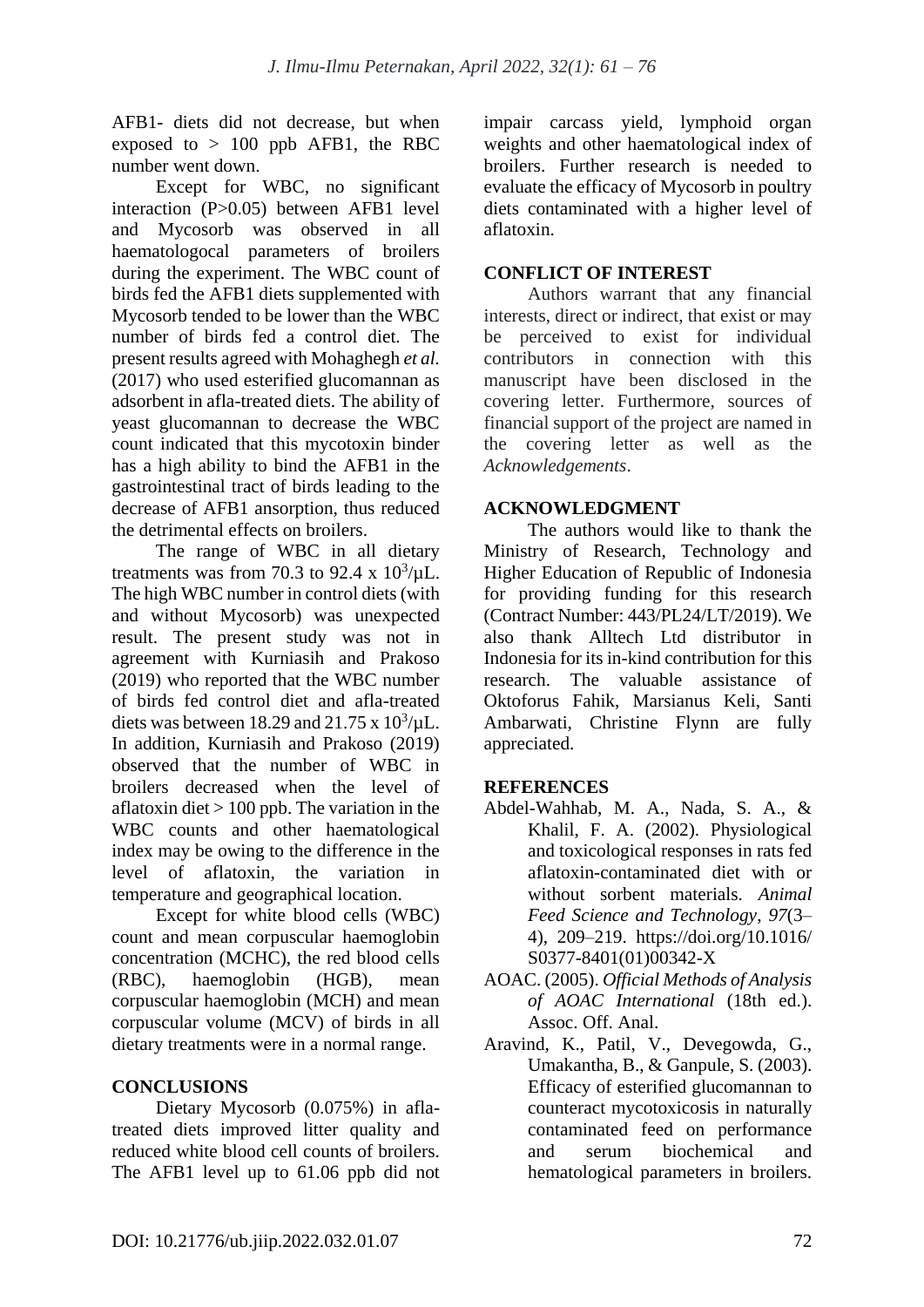*Poultry Science*, *82*(4), 571–576. https://doi.org/10.1093/ps/82.4.571

- Belay, T., & Teeter, R. G. (1996). Effects of ambient temperature on broiler mineral balance partitioned into urinary and faecal loss. *British Poultry Science*, *37*(2), 423–433. https://doi. org/10.1080/00071669608417873
- Benkerroum, N. (2020). Chronic and acute toxicities of aflatoxins: mechanisms of action. *International Journal of Environmental Research and Public Health*, *17*(2), 423. https://doi.org/ 10.3390/ijerph17020423
- Bhatti, S. A., Khan, M. Z., Saleemi, M. K., Saqib, M., Khan, A., & Ul-Hassan, Z. (2017). Protective role of bentonite against aflatoxin B 1 - and ochratoxin A-induced immunotoxicity in broilers. *Journal of Immunotoxicology*, *14*(1), 66–76. https://doi.org/10.1080/15476 91X.2016.1264503
- Bolan, N. S., Szogi, A. A., Chuasavathi, T., Seshadri, B., Rothrock, M. J., & Panneerselvam, P. (2010). Uses and management of poultry litter. *World's Poultry Science Journal*, *66*(4), 673– 698. https://doi.org/10.1017/S00439 33910000656
- Cai, P., Zheng, H., She, J., Feng, N., Zou, H., Gu, J., Yuan, Y., Liu, X., Liu, Z., & Bian, J. (2020). Molecular mechanism of aflatoxin-induced hepatocellular carcinoma derived from a bioinformatics analysis. *Toxins*, *12*(3), 203. https://doi.org/ 10.3390/toxins12030203
- Campos-M, M., & Campos-C, R. (2017). Applications of quartering method in soils and foods. *International Journal of Engineering Research and Applications*, *7*(1), 35–39. https://doi. org/10.9790/9622-0701023539
- Collett, S. R. (2012). Nutrition and wet litter problems in poultry. *Animal Feed Science and Technology*, *173*(1–2), 65–75. https://doi.org/10.1016/j.anife edsci.2011.12.013
- de Jong, I. C., van Harn, J., Gunnink, H., Hindle, V. A., & Lourens, A. (2012).

Footpad dermatitis in Dutch broiler flocks: Prevalence and factors of influence. *Poultry Science*, *91*(7), 1569–1574. https://doi.org/10.3382/ ps.2012-02156

- Dunlop, M. W., Moss, A. F., Groves, P. J., Wilkinson, S. J., Stuetz, R. M., & Selle, P. H. (2016). The multidimensional causal factors of 'wet litter' in chickenmeat production. *Science of The Total Environment*, *562*, 766–776. https://doi .org/10.1016/j.scitotenv.2016.03.147
- Elkatcha, M., Soltan, M., ElShobokshy, S., & Shokry, A. (2017). Protective effect of chemical and biological mycotoxin binder on growth performance, serum biochemistry and carcass traits in broiler chicks fed on aflatoxin contaminated diet. *Alexandria Journal of Veterinary Sciences*, *55*(1), 180–197. https://doi. org/10.5455/ajvs.269041
- Etim, N. N. (2014). Haematological parameters and factors affecting their values. *Agricultural Science*, *2*(1), 37– 47. https://doi.org/10.12735/as.v2i1p37
- Feng, G. D., He, J., Ao, X., & Chen, D. W. (2017). Effects of maize naturally contaminated with aflatoxin B1 on growth performance, intestinal morphology, and digestive physiology in ducks. *Poultry Science*, *96*(6), 1948–1955. https://doi.org/10.3382/p s/pew420
- Fouad, A., Ruan, D., El-Senousey, H., Chen, W., Jiang, S., & Zheng, C. (2019). Harmful effects and control strategies of aflatoxin B1 produced by aspergillus flavus and aspergillus parasiticus strains on poultry: review. *Toxins*, *11*(3), 176. https://doi.org/ 10.3390/toxins11030176
- Fountain, J. C., Khera, P., Yang, L., Nayak, S. N., Scully, B. T., Lee, R. D., Chen, Z.-Y., Kemerait, R. C., Varshney, R. K., & Guo, B. (2015). Resistance to Aspergillus flavus in maize and peanut: Molecular biology, breeding, environmental stress, and future perspectives. *The Crop Journal*, *3*(3), 229–237. https://doi.org/10.1016/j.cj.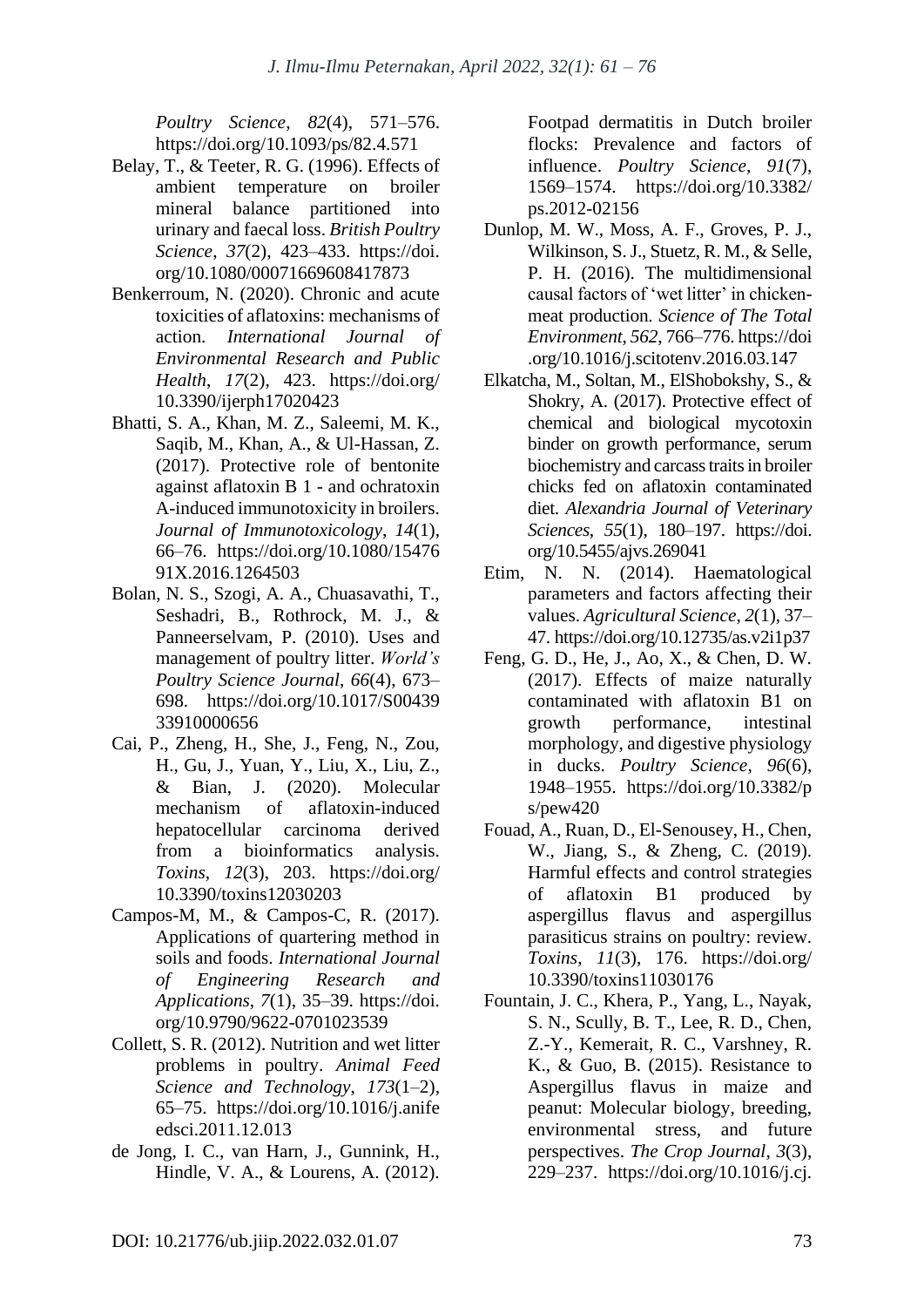2015.02.003

- Fowler, J., Li, W., & Bailey, C. (2015). Effects of a calcium bentonite clay in diets containing aflatoxin when measuring liver residues of aflatoxin B1 in starter broiler chicks. *Toxins*, *7*(9), 3455–3464. https://doi.org/10. 3390/toxins7093455
- Galarza-Seeber, R., Latorre, J. D., Bielke, L. R., Kuttappan, V. A., Wolfenden, A. D., Hernandez-Velasco, X., Merino-Guzman, R., Vicente, J. L., Donoghue, A., Cross, D., Hargis, B. M., & Tellez, G. (2016). Leaky gut and mycotoxins: aflatoxin B1 does not increase gut permeability in broiler chickens. *Frontiers in Veterinary Science*, *3*. https://doi.org/10.3389/ fvets.2016.00010
- Grenier, B., & Applegate, T. (2013). Modulation of Intestinal functions following mycotoxin ingestion: metaanalysis of published experiments in animals. *Toxins*, *5*(2), 396–430. https: //doi.org/10.3390/toxins5020396
- Han, X.-Y., Huang, Q.-C., Li, W.-F., Jiang, J.-F., & Xu, Z.-R. (2008). Changes in growth performance, digestive enzyme activities and nutrient digestibility of cherry valley ducks in response to aflatoxin B1 levels. *Livestock Science*, *119*(1–3), 216– 220. https://doi.org/10.1016/j.livsci. 2008.04.006
- Hermans, P. G., Fradkin, D., Muchnik, I. B., & Morgan, K. L. (2006). Prevalence of wet litter and the associated risk factors in broiler flocks in the United Kingdom. *Veterinary Record*, *158*(18), 615–622. https://doi.org/10. 1136/vr.158.18.615
- Hoeven-Hangoor. (2014). Broiler excreta composition and its effect on wet litter: aspects of nutrition. In *Broiler excreta composition and its effect on wet litter: aspects of nutrition*. Wangeningen University.
- Hoover, N. L., Kanwar, R., Soupir, M. L., & Pederson, C. (2015). Effects of poultry manure application on phosphorus in

soil and tile drain water under a cornsoybean rotation. *Water, Air, & Soil Pollution*, *226*(5), 138. https://doi.org/ 10.1007/s11270-015-2403-9

- Hossein, A., & Gürbüz, Y. (2016). Aflatoxins in poultry nutrition. *Kahramanmaraş Sütçü İmam Üniversitesi Doğa Bilimleri Dergisi*, *18*(4), 1. https://doi.org/10.18016/ksu jns.98227
- Hussain, Z., Rehman, H.-, Manzoor, S., Tahir, S., & Mukhtar, M. (2016). Determination of liver and muscle aflatoxin B1 residues and select serum chemistry variables during chronic aflatoxicosis in broiler chickens. *Veterinary Clinical Pathology*, *45*(2), 330–334. https://doi.org/10.1111/vcp. 12336
- Iqbal, S. Z., Asi, M. R., & Ariño, A. (2013). Aflatoxin. In Brenner's Encyclopedia of Genetics (Ed.), *Stanley Maloy and Kelly Hughes* (2nd ed., pp. 43–47). Academic Press.
- Karimy, M. F., Sutrisno, B., Agus, A., Suryani, A. E., Istiqomah, L., & Damayanti, E. (2017). Aflatoxin effect on erythrocyte profile and histopathology of broilers given different additives. *IOP Conference Series: Earth and Environmental Science*, *101*, 012033. https://doi.org/ 10.1088/1755-1315/101/1/012033
- Khan, M. Z. I., Masum, M., Khan, M. Z. I., Aziz, A. R. Bin, Nasrin, M., Siddique, M. N. H., & Arshad, M. M. Bin. (2014). Histomorphology of the lymphoid tissues of broiler chickens in Kelantan, Malaysia. *Sains Malaysiana*, *43*(8), 1175–1179.
- Kheravii, S. K., Swick, R. A., Choct, M., & Wu, S.-B. (2017). Potential of pelleted wheat straw as an alternative bedding material for broilers. *Poultry Science*, *96*(6), 1641–1647. https://doi.org/10. 3382/ps/pew473
- Kumar, P., Mahato, D. K., Kamle, M., Mohanta, T. K., & Kang, S. G. (2017). Aflatoxins: a global concern for food safety, human health and their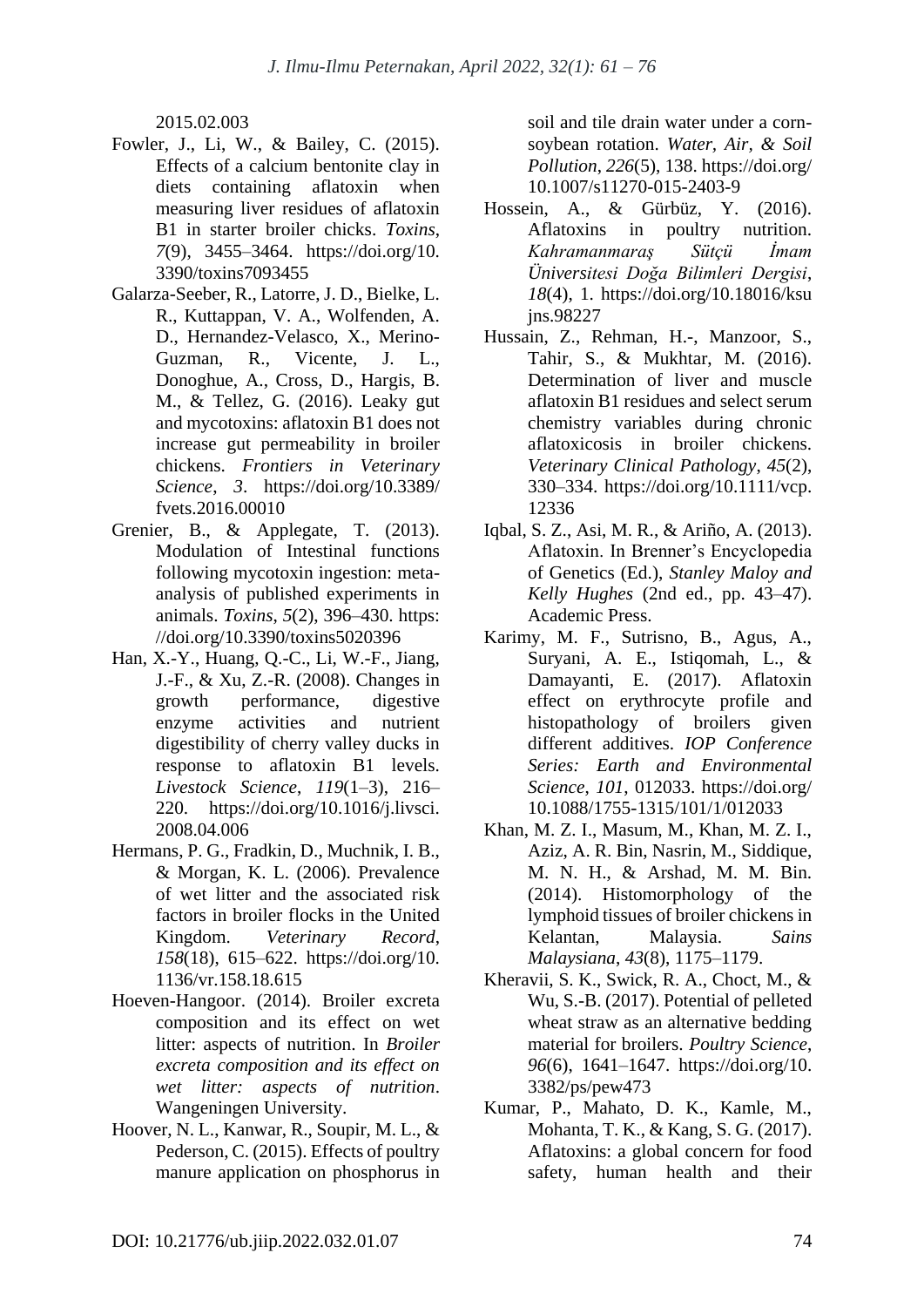management. *Frontiers in Microbiology*, *07*, 2170. https://d oi.org/10.3389/fmicb.2016.02170

- Kumar, R., & Balachandran, C. (2009). Histopathological changes in broiler chickens fed aflatoxin and cyclopiazonic acid. *Veterinarski Arhiv*, *79*(1), 31–40.
- Kumar, V. V. (2018). Aflatoxins: properties, toxicity and detoxification. *Nutrition & Food Science International Journal*, *6*(5). https://doi.org/10.190 80/NFSIJ.2018.06.555696
- Latimer, G. W. (2005). *AOAC International. Official methods of analysis of AOAC International* (19th ed.). AOAC International.
- Liu, N., Wang, J., Deng, Q., Gu, K., & Wang, J. (2018). Detoxification of aflatoxin B 1 by lactic acid bacteria and hydrated sodium calcium aluminosilicate in broiler chickens. *Livestock Science*, *208*, 28–32. https://doi.org/10.1016/j.livsci.2017.1 2.005
- Marchese, S., Polo, A., Ariano, A., Velotto, S., Costantini, S., & Severino, L. (2018). Aflatoxin B1 and M1: biological properties and their involvement in cancer development. *Toxins*, *10*(6), 214. https://doi.org/ 10.3390/toxins10060214
- Mogadam, N. (2011). Ameliorative effect of glucomannan-containing yeast product (Mycosorb) and sodium bentonite on performance and antibody titers against Newcastle disease in broilers during chronic aflatoxicosis. *African Journal Of Biotechnology*, *10*(75), 17372–17378. https://doi.org/10.5897/AJB11.238
- Mohaghegh, A., Chamani, M., Shivazad, M., Sadeghi, A. A., & Afzali, N. (2017). Effect of esterified glucomannan on broilers exposed to natural mycotoxin-contaminated diets. *Journal of Applied Animal Research*, *45*(1), 285–291. https://doi. org/10.1080/09712119.2016.1174122
- Moran, C. A., Apajalahti, J., Yiannikouris,

A., Ojanperä, S., & Kettunen, H. (2013). Effects of low dietary aflatoxin B1 on broiler liver concentration without and with Mycosorb ® toxin binder. *Journal of Applied Animal Nutrition*, *2*, e4. https://doi.org/10.1017/jan.2013.11

- Murugesan, G. R., Ledoux, D. R., Naehrer, K., Berthiller, F., Applegate, T. J., Grenier, B., Phillips, T. D., & Schatzmayr, G. (2015). Prevalence and effects of mycotoxins on poultry health and performance, and recent development in mycotoxin counteracting strategies. *Poultry Science*, *94*(6), 1298–1315. https:// doi.org/10.3382/ps/pev075
- Nazarizadeh, H., & Pourreza, J. (2019). Evaluation of three mycotoxin binders to prevent the adverse effects of aflatoxin B 1 in growing broilers. *Journal of Applied Animal Research*, *47*(1), 135–139. https://doi.org/10. 1080/09712119.2019.1584106
- Peng, X., Bai, S., Ding, X., Zeng, Q., Zhang, K., & Fang, J. (2015). Pathological changes in the immune organs of broiler chickens fed on corn naturally contaminated with aflatoxins B 1 and B 2. *Avian Pathology*, *44*(3), 192–199. https://doi.org/10.1080/03079457.201 5.1023179
- Prakoso, Y. A., & Kurniasih, K. (2019). Recent update: effects of aflatoxin in broiler chickens. *Journal of World's Poultry Research*, *9*(2), 68–77. https://doi.org/10.36380/jwpr.2019.8
- Raphal, K., Ferdinand, N., Herv, T., Dalex, T., Romo, S., Alexis, T., & Benoit, G. (2014). Effect of biocharcoals on hematological, serum biochemical and histological parameters in broiler chickens fed aflatoxin B1 contaminated diets. *Journal of Animal Science Advances*, *4*(7), 939. https:// doi.org/10.5455/jasa.20140617040106
- Resanovic, R., & Sinovec, Z. (2006). Effects of limited feeding of aflatoxin B1 contaminated feed on the performance of broilers. *Mycotoxin Research*,